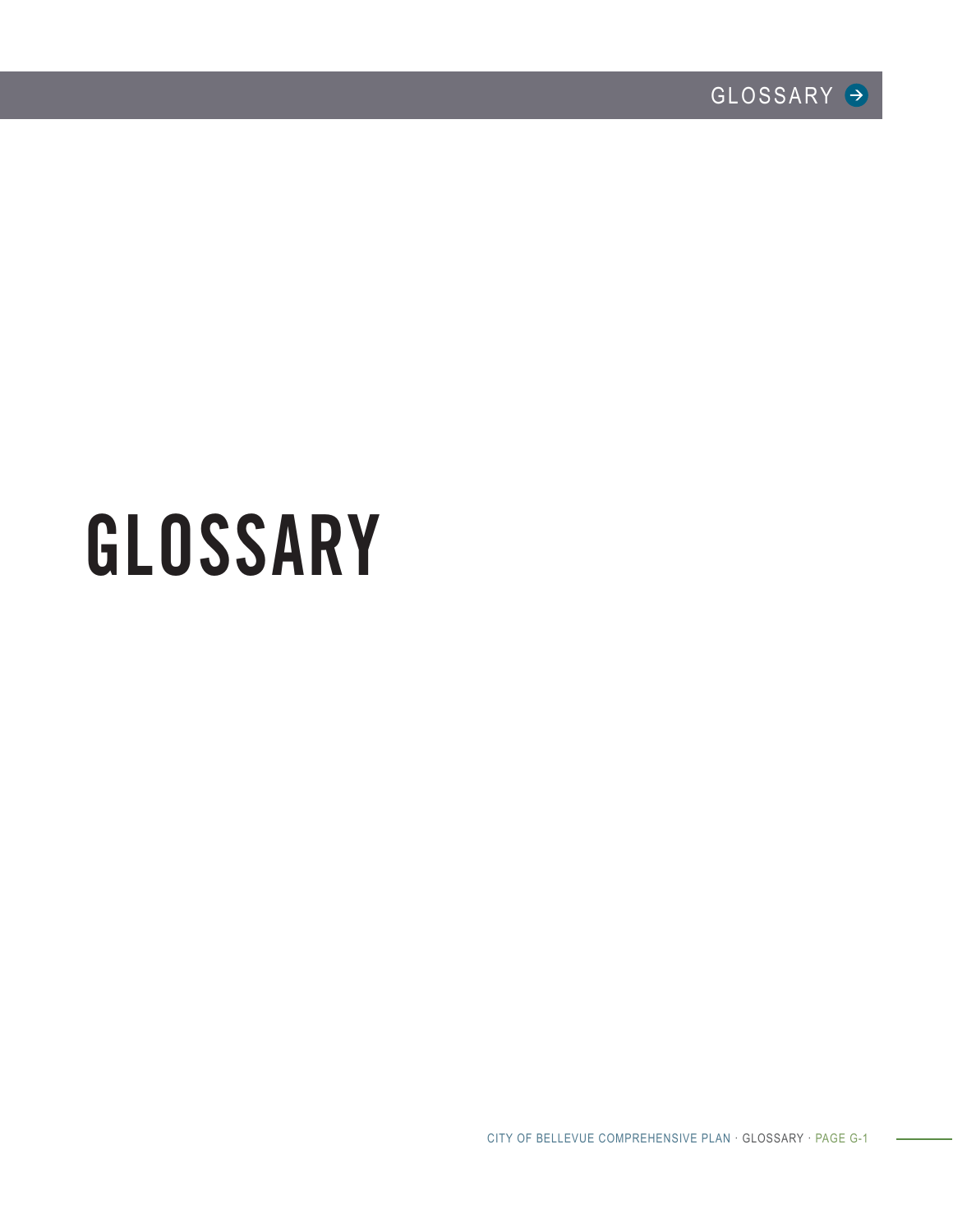# GLOSSARY

*The glossary provides definitions of words, terms and land use designations that are used in a particular way in the Comprehensive Plan. Some terms may also be defined by the Land Use Code or other regulations. Where definitions are provided in the Land Use Code, the Land Use Code definitions take precedence for the purpose of the Code's application.*

*All definitions for the* **Shoreline Management Element** *are listed at the end of the glossary*.

# LAND USE DESIGNATIONS

**BelRed** – A series of land use designations applicable to the BelRed Subarea that provide for the location of office, residential, commercial, and existing uses. The BelRed (also referred to as "Bel-Red") designations include:

**BelRed Commercial/Residential (BR-CR)** 

A land use designation in the BelRed Subarea that provides for a mix of housing, retail, office and service uses, with an emphasis on retail and service uses. Multiple uses are encouraged on individual sites, in individual buildings, and in the district as a whole.

#### **BelRed General Commercial (BR-GC)**

A land use designation in the BelRed Subarea that provides for a wide variety of business activities that provide goods and services to other businesses and the general public.

#### **BelRed Medical Office (BR-MO)**

A land use designation in the BelRed Subarea that provides for office uses, with an emphasis on medical office.

#### **BelRed Medical Office Node (BR-MO-1)**

A land use designation in the BelRed Subarea that provides for medium intensity office uses within the core of a nodal area, with an emphasis on medical office. The district is limited in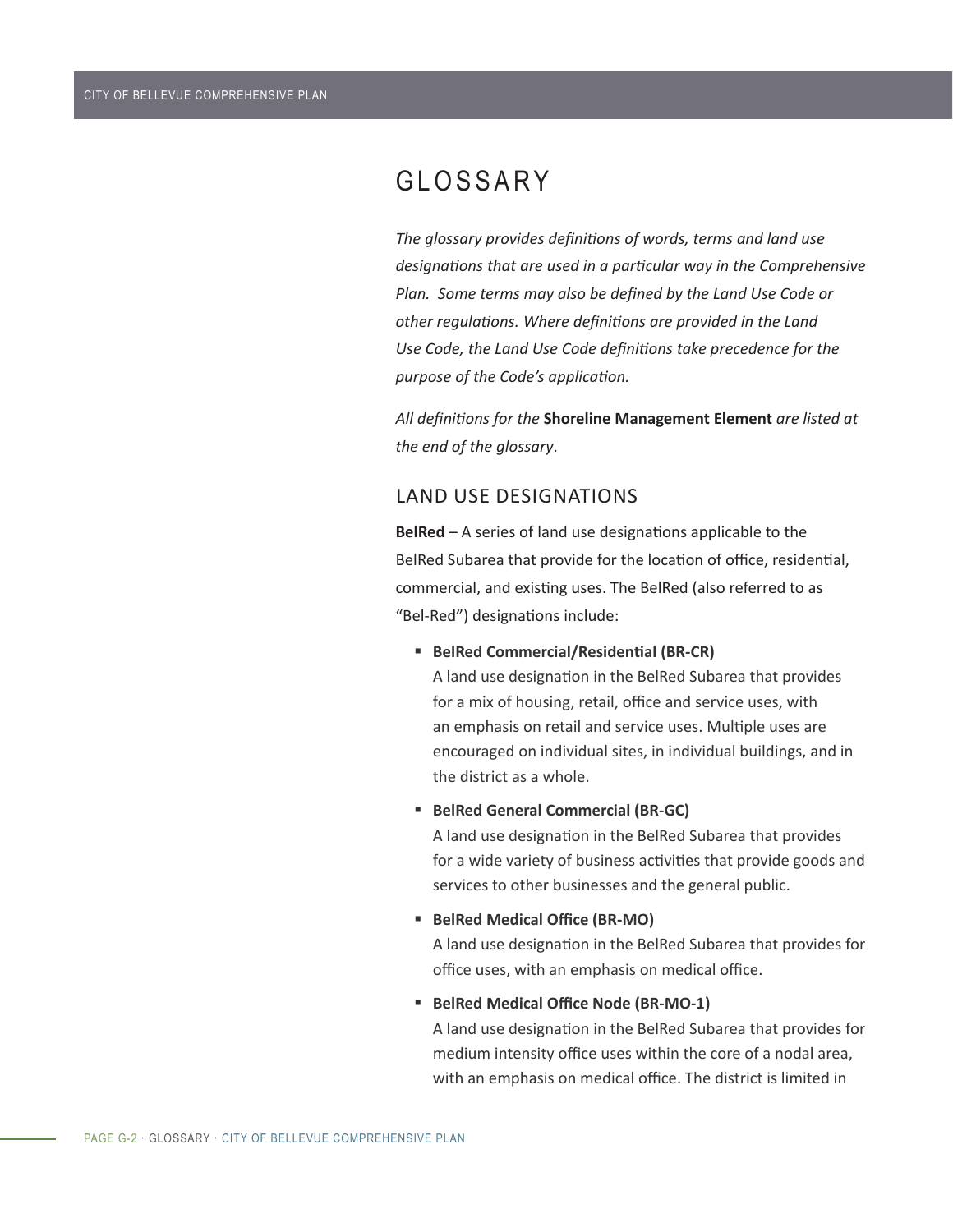extent in order to provide the level of intensity appropriate for areas in close proximity to the highest levels of transit service within the BelRed area.

**BelRed Office/Residential (BR-OR)** 

A land use designation in the BelRed Subarea that provides for a mix of office, housing and retail uses, with office as the predominant use.

**BelRed Office/Residential Node 1 (BR-OR-1)**

A land use designation in the BelRed Subarea that provides for a mix of office, housing and retail uses within the core of a nodal area, with office as the predominant use. The district is limited in extent in order to provide the level of intensity appropriate for areas in close proximity to the highest levels of transit service within the BelRed area.

#### **BelRed Office/Residential Node 2 (BR-OR-2)**

A land use designation in the BelRed Subarea that provides for a mix of office, housing and retail uses, with office as the predominant use. The district is located within a node but outside the node's core, and building heights provide for a transition between the node's core and areas outside the node.

## **BelRed Office/Residential Transition (BR-ORT)**

A land use designation in the BelRed Subarea that provides for low-intensity office and uses and low density multifamily residential dwellings, developed in such a manner as to provide a buffer between residential and more intensively developed properties.

#### **BelRed Residential (BR-R)**

A land use designation in the BelRed Subarea that provides for residential uses. Limited retail and service uses are permitted secondary to residential use, in order to provide the amenity of shopping and services within easy walking distance of residential structures.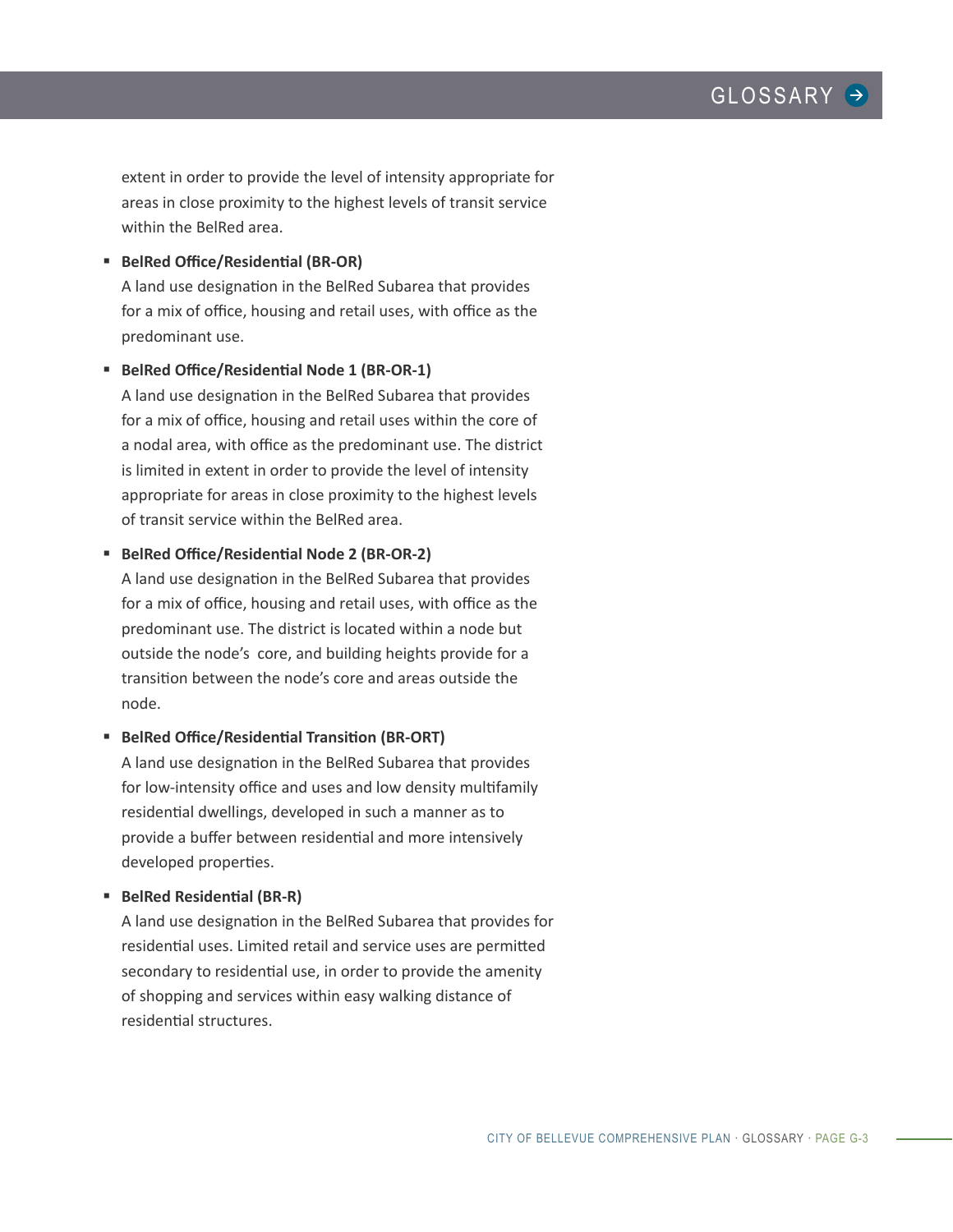- **BelRed Residential/Commercial Node 1 (BR-RC-1)** A land use designation in the BelRed Subarea that provides for a mix of housing, retail and services in this nodal area, with an emphasis on housing. The district is limited in extent in order to provide the level of intensity appropriate for areas in close proximity to the highest levels of transit service within the BelRed area.
- **BelRed Residential/Commercial Node 2 (BR-RC-2)** A land use designation in the BelRed Subarea that provides for a mix of housing, retail and services. The district is located within a node but outside the node's core, and building heights provide for a transition between the node's core and areas outside the node.
- **BelRed Residential/Commercial Node 3 (BR-RC-3)** A land use designation in the BelRed Subarea that provides for a mix of housing, retail, and services, with an emphasis on housing. The district is located within a node but in close proximity to mature, stable neighborhoods, and is thus appropriate for transitional heights.

**Camp and Conference Center – (CCC)** – A land use designation that provides for a mix of group camp, conference, retreat, recreation, and functional use activities. These activities are primarily for use by organizations and schools and the families and individuals they enroll. The purpose of the designation is to maintain the compatibility of this unique mix of uses with the surrounding neighborhood by using site design standards through the Land Use Code that both limit the overall intensity of the site and protect lower intensity uses from the effects of higher intensity uses. The CCC designation is predominantly non-commercial but may include small-scale, neighborhood business retail and service uses that are functionally related in nature and size to the property designated CCC and which do not exceed 5,000 square feet individually or 10,000 square feet in total.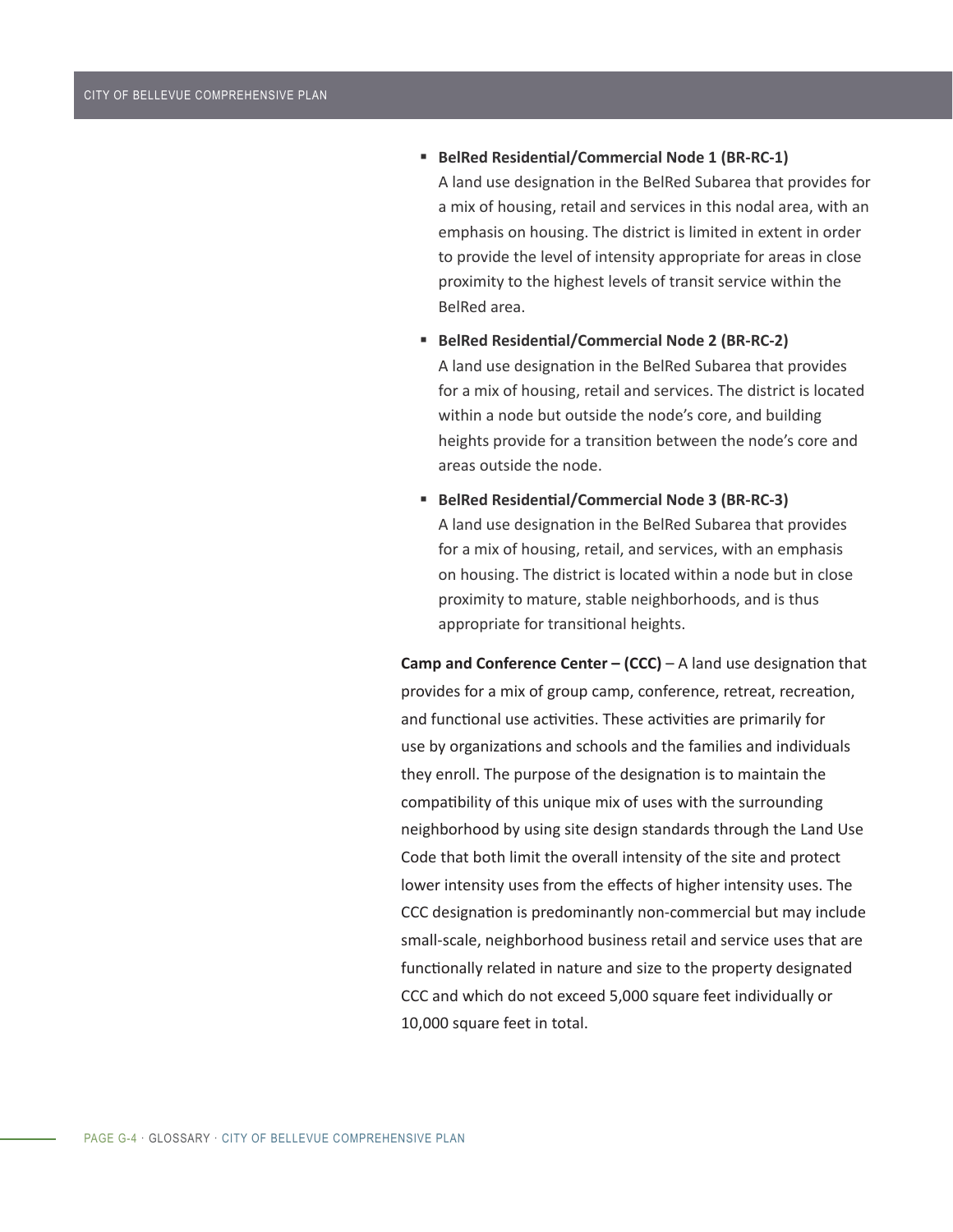**Community Business** — A retail land use designation that provides for the sale of convenience and comparison goods and services to the community.

**Eastgate – Transit Oriented Development (EG-TOD)** – A land use designation in the Eastgate subarea designed to provide for a mix of office, housing, retail, and services. Multiple uses and appropriate densities are encouraged to create a concentration of activity that supports transit service and retail development.

**East Main - Transit Oriented Development (EM-TOD) -** A land use designation in the Southwest Bellevue (West Bellevue) subarea designed to provide for a mix of office, housing, retail, and services. Multiple uses and appropriate densities are encouraged to create a concentration of activity that supports transit service and retail development.

**General Commercial (GC) District**  $-$  A land use designation that provides for the location of a wide variety of business activities that provide goods and services to other businesses and the general public. [*Amended Ord. 5433*]

**Light Industrial (LI)** — A land use designation that provides for the location of an array of activities, including manufacturing, wholesale trade, research and development, and distribution activities. Sales of goods and services subordinate to permitted activities and low traffic-generating uses that sell bulky or large scale items are appropriate. Auto sales and rentals are appropriate only in certain locations.

**Medical Institution (MI)** — A land use designation that provides for the location of hospital uses and ancillary uses to the primary hospital use located in the same district. The purpose of the district is to encourage master development planning, allow flexible dimensional standards to facilitate development for major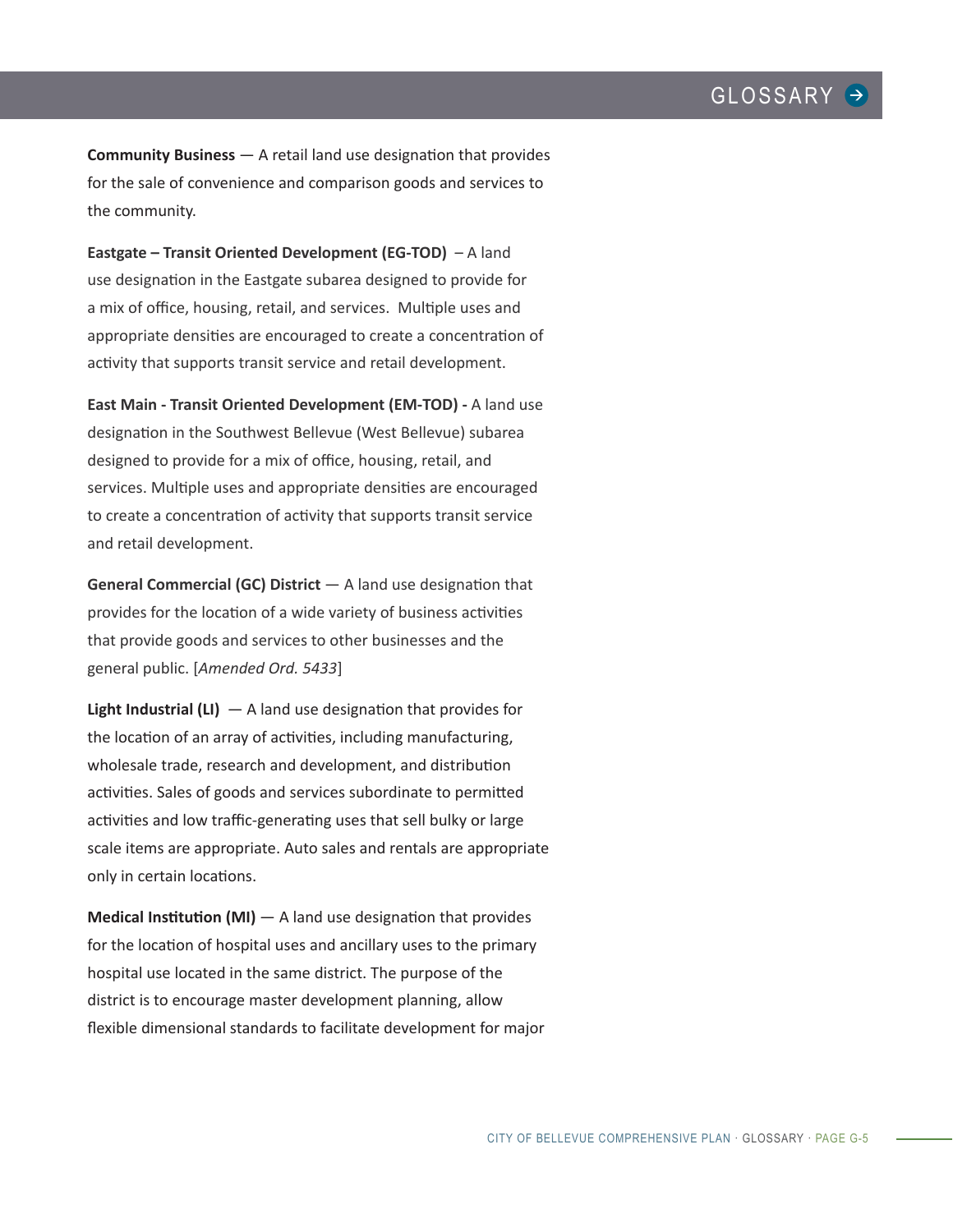medical institutions, and promote high quality urban design that is pedestrian- and transit-friendly and compatible with nearby neighborhoods.

**Multifamily High-density (MF-H)** — A residential land use designation allowing up to 30 dwelling units per acre.**Multifamily Low-density (MF-L)** — A residential land use designation allowing up to 10 dwelling units per acre.

**Multifamily Medium-density (MF-M)** — A residential land use designation allowing from 11 to 20 dwelling units per acre.

**Neighborhood Business (NB)** — A retail land use designation that provides for the sale of convenience goods and personal services for the day-to-day needs of the immediate neighborhood. These sites may also accommodate a limited amount of administrative office space, provided the office use does not interfere with the site's primary neighborhood serving function.

**Neighborhood Mixed Use (NMU)** – A land use designation that provides for a mix of retail, service, office, and residential uses, with an emphasis on neighborhood retail and service uses. This district is designed to be compatible with nearby residential neighborhoods and to be easily accessible from the nearby office and residential uses that it serves.

**Office** – A land use designation that provides for the location of business, financial, administrative and professional services.

**Office, Limited Business (OLB)** — A land use designation that provides areas for office, hotels, or motels. Uses such as eating establishments, retail sales, and services are permitted to provide the amenity of shopping and services within easy walking distance to support nearby businesses and employees.

**Office, Limited Business – Open Space** — A land use designation that provides for significant amounts of open space and for offices,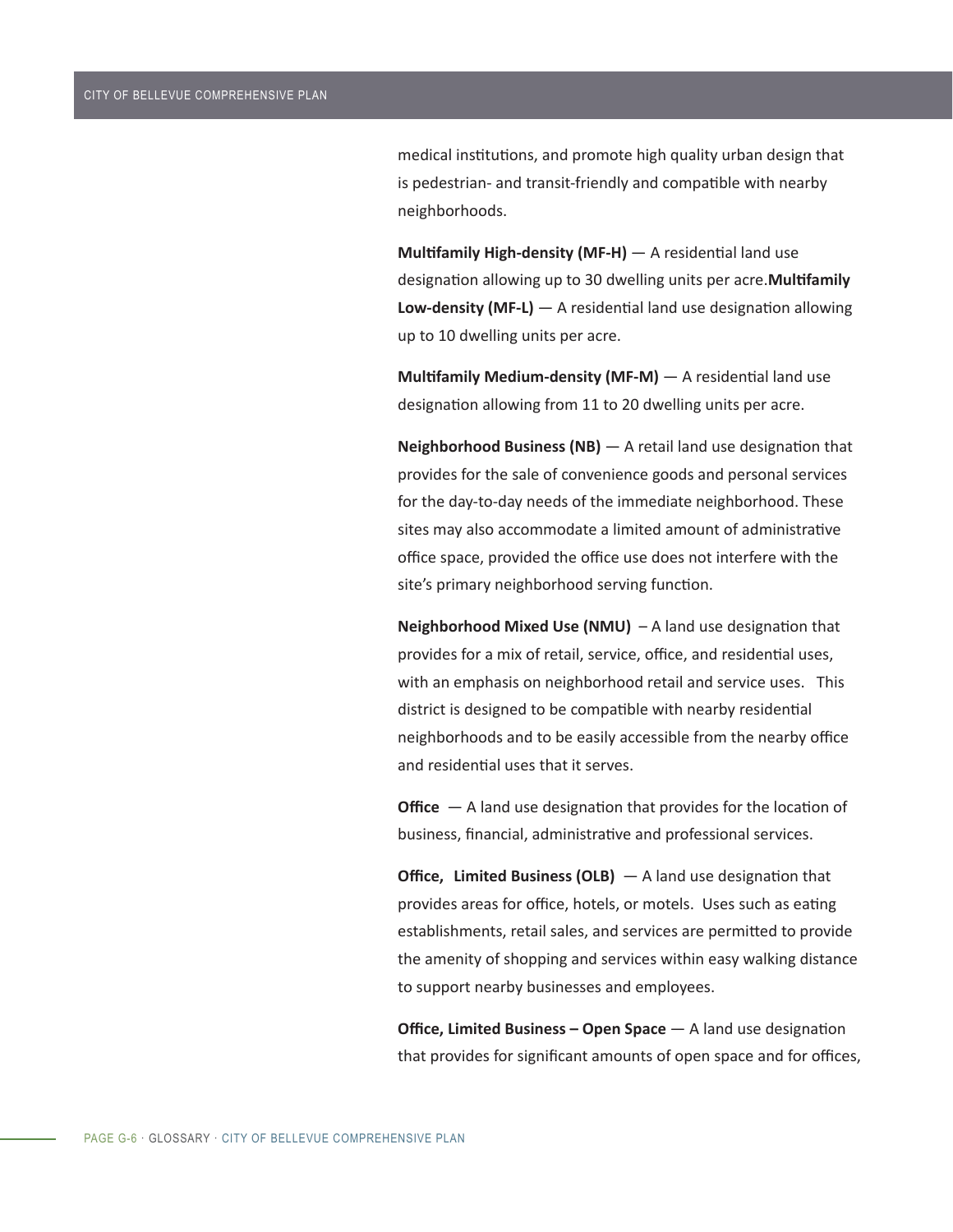hotels, or motels, and other uses permitted in the Office, Limited Business district, except for residential uses. The OLB-OS properties are developed as a cohesive site with unified building design. The open space area is reserved for public use and access and may include active and passive recreational uses. OLB-OS properties are at least 25 acres in size with at least forty percent of the total site reserved as a contiguous open space area.

**Professional Office (PO)** — A land use designation that provides for the location of facilities for low intensity business, financial, administrative, and professional services with exterior designs that are compatible with surrounding residential development.

**Public Facilities (PF)** — A land use designation suffix that recognizes use by public facilities that serve the general public or provide public benefit, such as streets, roads, highways, sidewalks, bicycle facilities, street and road lighting systems, traffic signals, domestic water systems, sanitary sewer systems, storm water conveyance systems, park and recreational facilities, schools, libraries, fire stations and other city facilities. Public facilities are fixed assets.

**Single-family High-density (SF-H)** — A residential land use designation allowing up to 5 dwelling units per acre.

**Single-family Low-density (SF-L)** — A residential land use designation allowing up to 1.8 dwelling units per acre.

**Single-family Medium-density (SF-M)** — A residential designation allowing up to 3.5 dwelling units per acre.

**Single-family Urban Residential (SF-UR)** — A residential land use designation allowing up to 7.5 dwelling units per acre.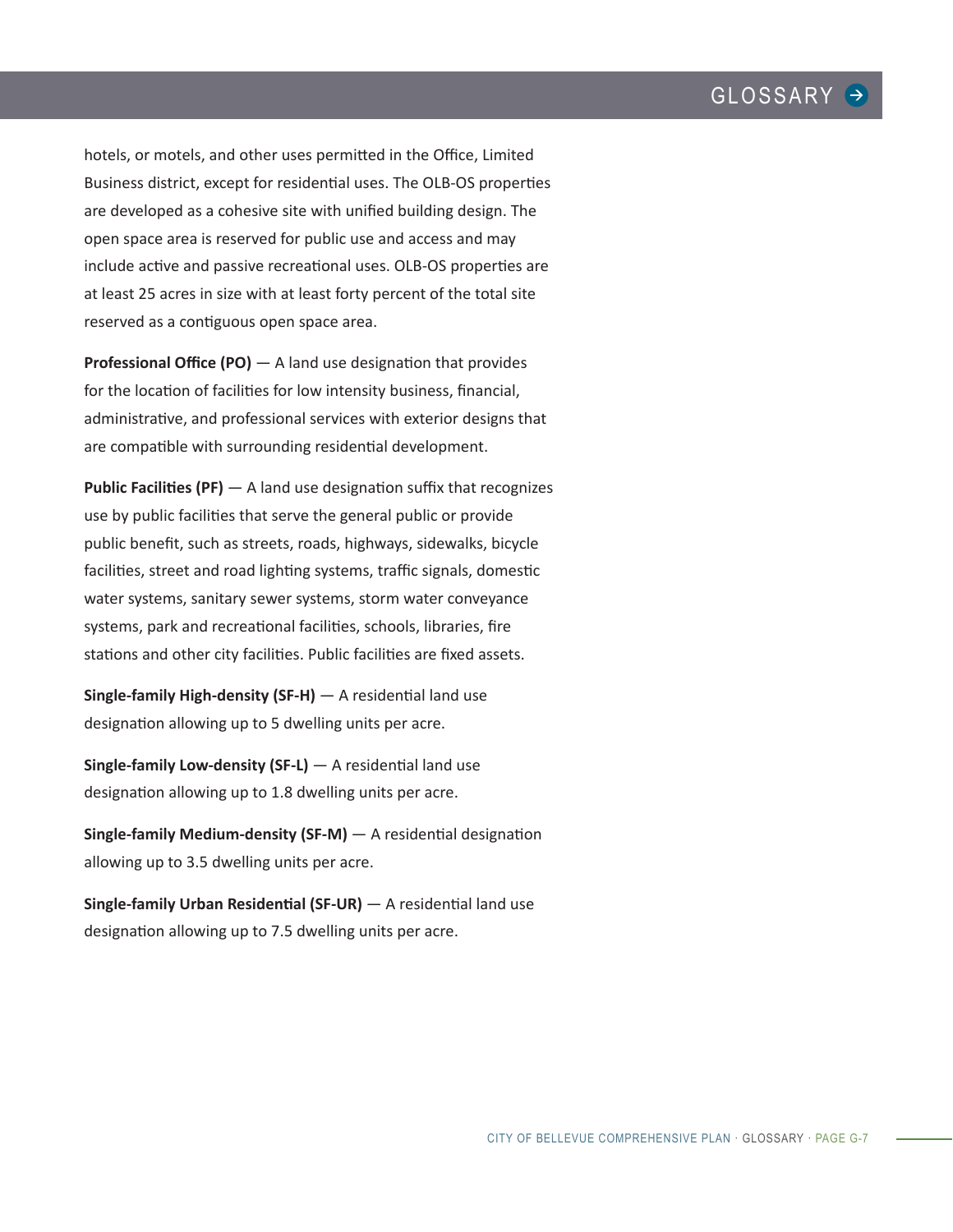## GENERAL TERMS

**Accessory Dwelling Unit** — A subordinate dwelling unit attached or detached to a single family structure. The unit may not be subdivided or otherwise segregated in ownership from the primary residence structure.

**Active Recreation Facilities**— Facilities for structured or unstructured outdoor and indoor recreation activities such as sports fields, play areas, golf courses, marinas, waterfront, swimming pools, skating rinks, outdoor theaters, gyms, meeting space, or game rooms.

**Affordable Housing** — Housing that is affordable to a family that earns up to 80 percent of the area median income, adjusted for family size. See: Low-income Housing, Very Low-income Housing and Moderate-income Housing.

**Area Median Income** – The annual household income for the Seattle-Bellevue Metro Area as published on approximately an annual basis by the U.S. Department of Housing and Urban Development.

**A Regional Coalition for Housing (ARCH)** — A public interlocal agency whose members include Bellevue, King County and other cities in east King County formed to preserve and increase the supply of housing for very-low, low and moderate income families on the Eastside.

**Best Available Science (BAS)** — Current scientific information used in the process to designate, protect, or restore critical areas, that is derived from a valid scientific process as defined by WAC 365-195- 900 through 925, now or as hereafter amended.

**Bicycle Facilities** —An improvements that accommodates or encourages bicycling. Some examples include commuter bicycle parking, bike racks, and various types of bicycle lanes and shared use paths.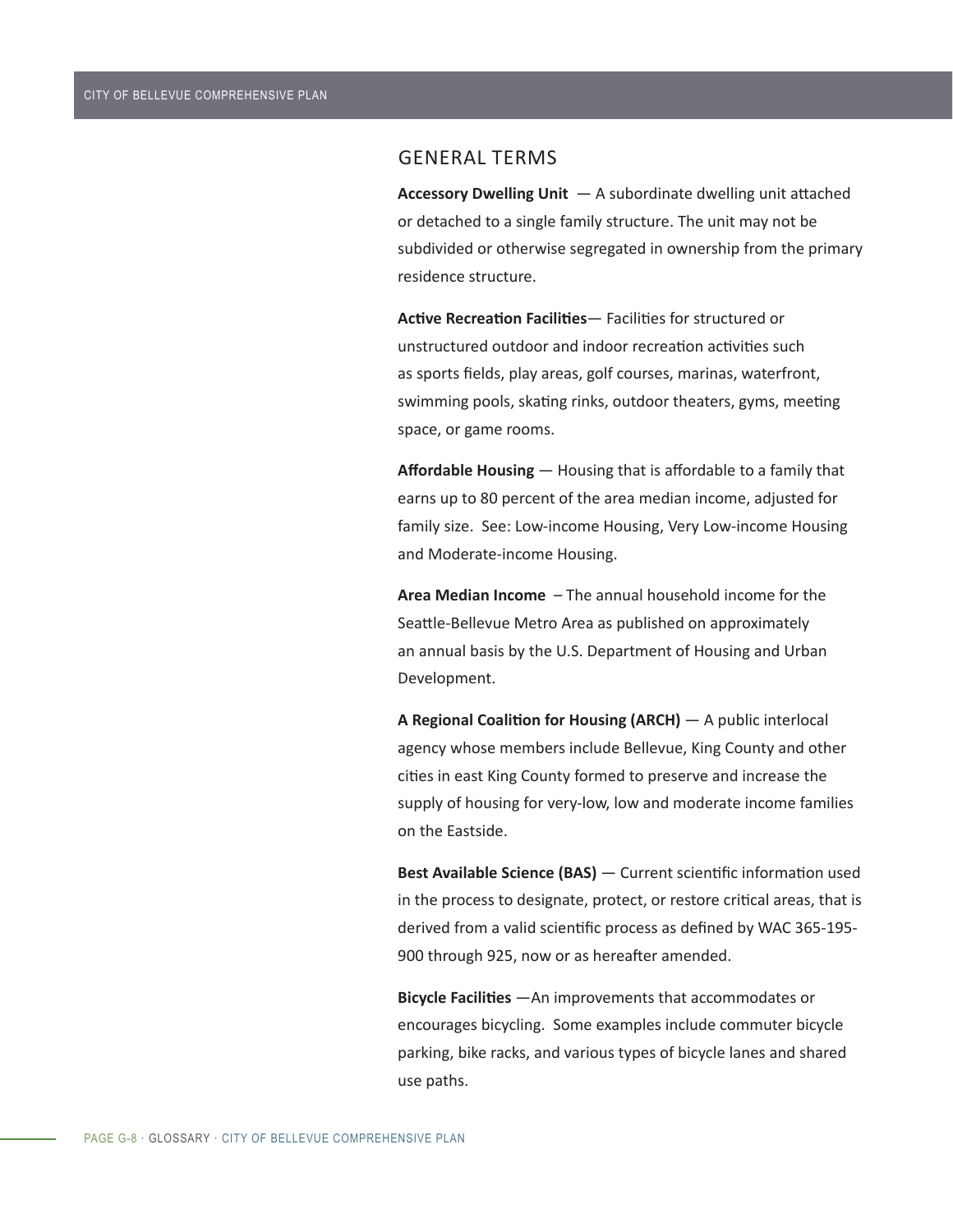**Bicycle Route** —A route specifically designed and designated for bicycle travel, whether exclusively for bicyclists or to be shared with other transportation modes. Refer to the Pedestrian and Bicycle Master Plan for the various types of bicycle facilities that may be employed to create a bicycle route.

**Bicycle System Plan Map** — A map in the Pedestrian and Bicycle Master Plan, that depicts a plan for a complete network of bicycle routes serving the entire community and compatible with regional and interjurisdictional facilities.

**Bioengineering** — The use of living plants in combination with non-living plants and inorganic materials in the reconstruction, stabilization and introduction of morphological and vegetative features particularly in streams or along shorelines.

**Capital Investment Program Plan (CIP)** — Bellevue's six-year financing and implementation plan for capital projects.

**Capital project/improvement** — Major construction, acquisition or renovation activities that add value to a government's fixed assets or which significantly increase the useful life of such assets.

**Clustering (Development)** — A development design technique that places buildings on the part of a site that is least sensitive to impacts from development while preserving the natural features and functions on the remainder of the site.

**Collector Arterial** – A street that is two or three-lanes that collects (or distributes) traffic within a neighborhood and provides connections to minor or major arterials. Collectors serve neighborhood traffic and also provide access to abutting land uses. They do not carry much through traffic and are designated to be compatible with residential neighborhoods and local commercial areas.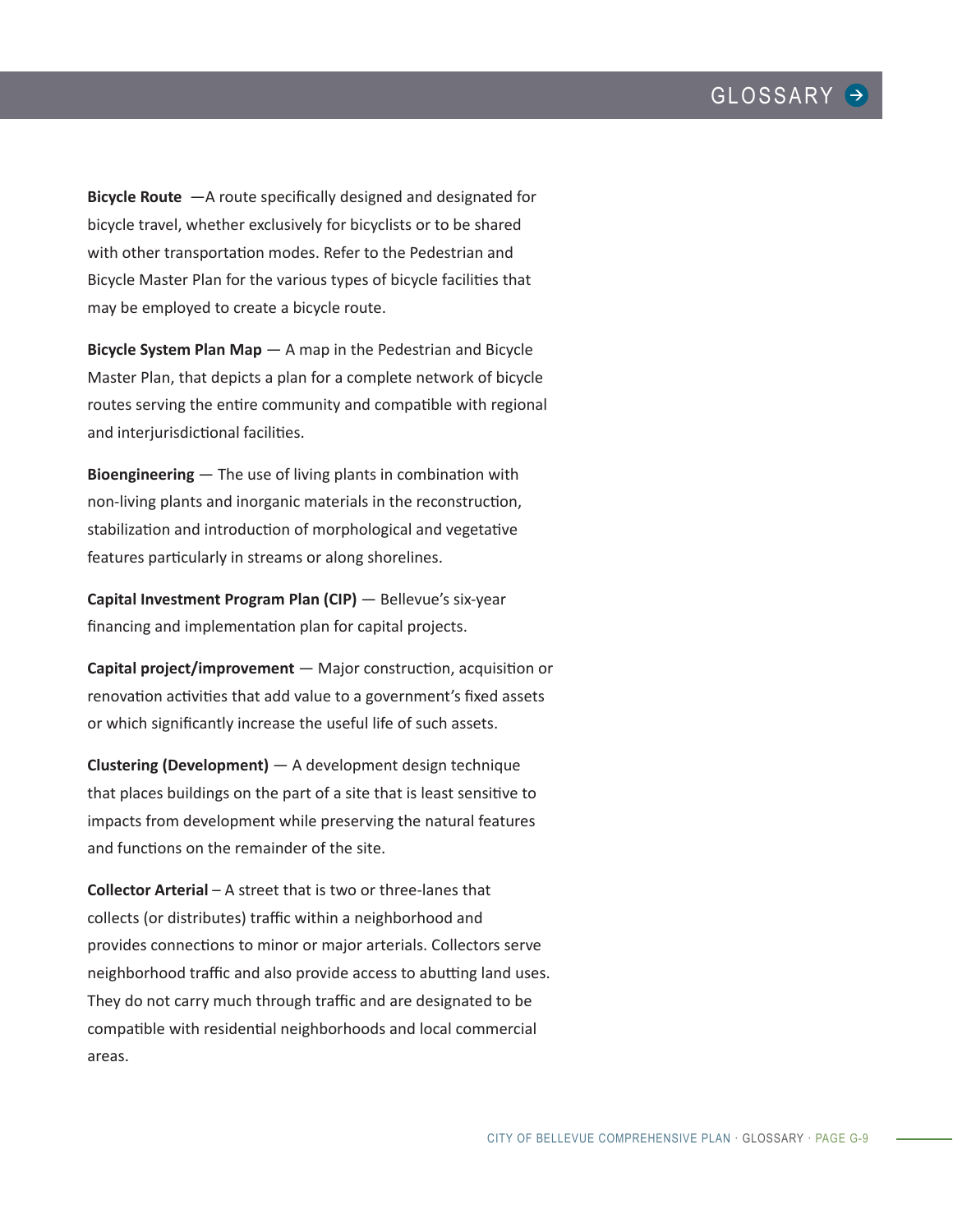**Commute Trip**  $-$  A trip from a worker's home to a worksite with a regularly scheduled arrival time of 6:00 a.m. to 9:00 a.m. inclusive on weekdays.

**Commute Trip Reduction Act** — State legislation enacted in 1991 and incorporated into the Washington Clean Air Act. The law establishes goals for the reduction of commute trip vehicle miles by the employees of large employers.

**Complete Street** – A street that provides appropriate accommodation for multiple modes of travel, including vehicles, pedestrians, bicyclists, transit riders, and persons of all abilities, while promoting safe operation for all users.

**Comprehensive Plan** – The city's long range plan prepared following the requirements of the Washington Growth Management Act, containing policies to guide local actions regarding land use, transportation, housing, capital facilities, and economic development in ways that will accommodate at least the adopted 20-year targets for housing and employment growth.

**Consolidated Plan** - Consolidated Housing and Community Development Plans. Document that reviews current and future trends taking place in the community regarding housing and human services and outlines strategies to address needs.

**Countywide Planning Policies** — The countywide growth management policy plan required by the state Growth Management Act (GMA) that promotes regional cooperation and specifies the roles and responsibilities of cities and the county. The King County Countywide Planning Policies (CPPs) are developed by the Growth Management Planning Council, a council of representatives of cities and King County, consistent with the Regional Growth Strategy of the Puget Sound Regional Council.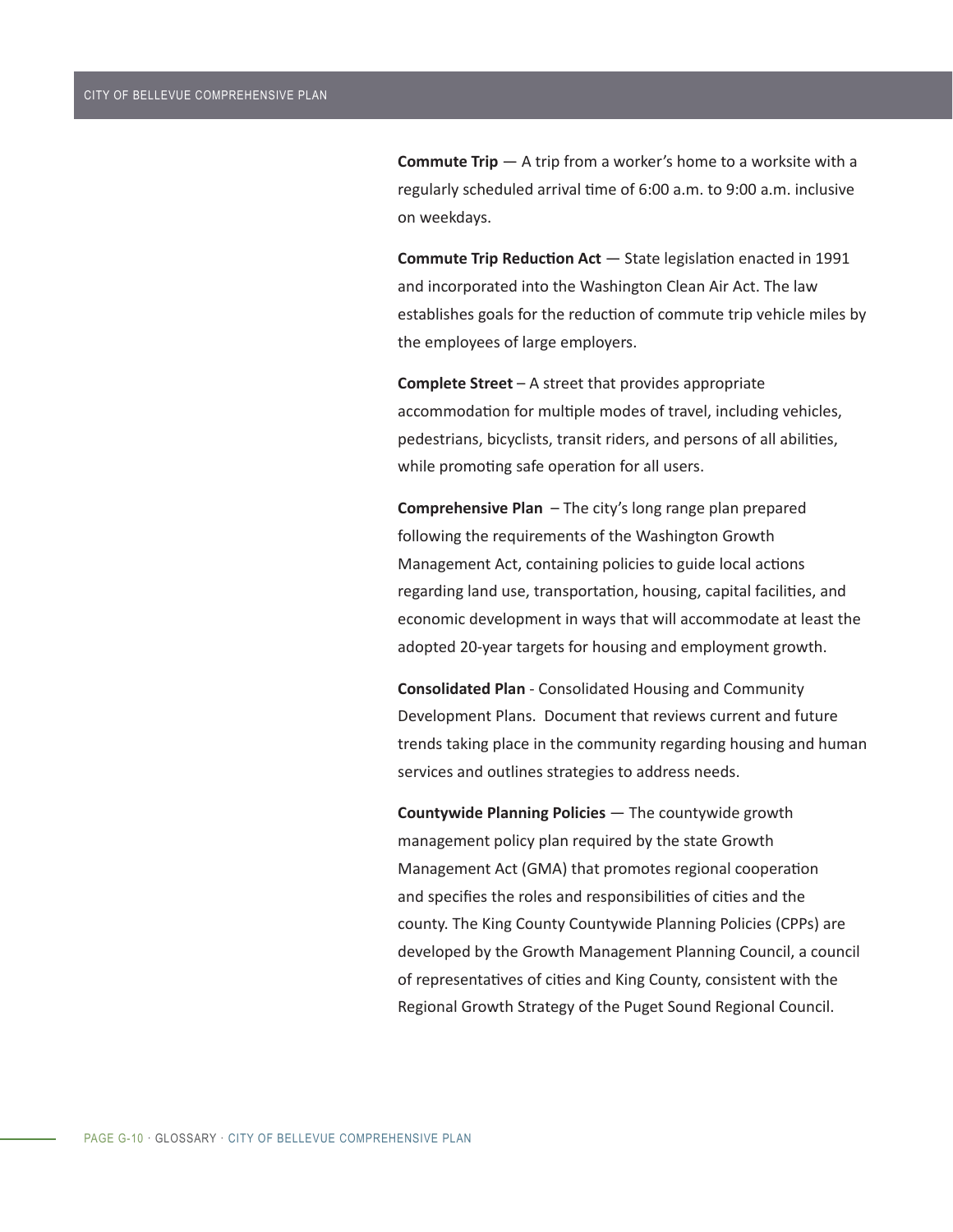**Cultural Competence** – A set of congruent behaviors, attitudes and policies that come together in a system or agency that enable effective interactions in a cross-cultural framework.

**Critical Areas** — Areas required to be protected under the Growth Management Act, RCW 36.70A, including the following areas and ecosystems: (a) wetlands; (b) areas with a critical recharging effect on aquifers used for potable water; (c) fish and wildlife habitat conservation areas; (d) frequently flooded areas; and (e) geologically hazardous areas. (See Bellevue's Land Use Code for current regulatory definition.)

**Critical Areas Overlay District** — An area that includes designated critical areas together with adjacent land, within which special provisions apply to protect and restore the natural environment. The Critical Area Overlay District is comprised of the critical area and a buffer area immediately adjacent to the critical area.

**Critical Areas Report** — A special study conducted in association with a proposed project in a Critical Area Overlay District to determine the long term effects of the project on the habitat features on or near the subject site, and to determine a range of development options to protect the environment equal to or better than the prescriptive regulations.

**Daylighting (stream)** — An action to excavate and restore a piped stream channel to an open (non-piped) natural condition.

**Development** — All structures and other modifications of the natural landscape above or below ground or water. Please note that a different definition of "Development" exists for implementation of the provisions of the Shoreline Management Act within the Shoreline Overlay District.

**Developed Environment** — Artificially created fixed elements, such as buildings, structures, and surfaces, that together create the physical character of the area.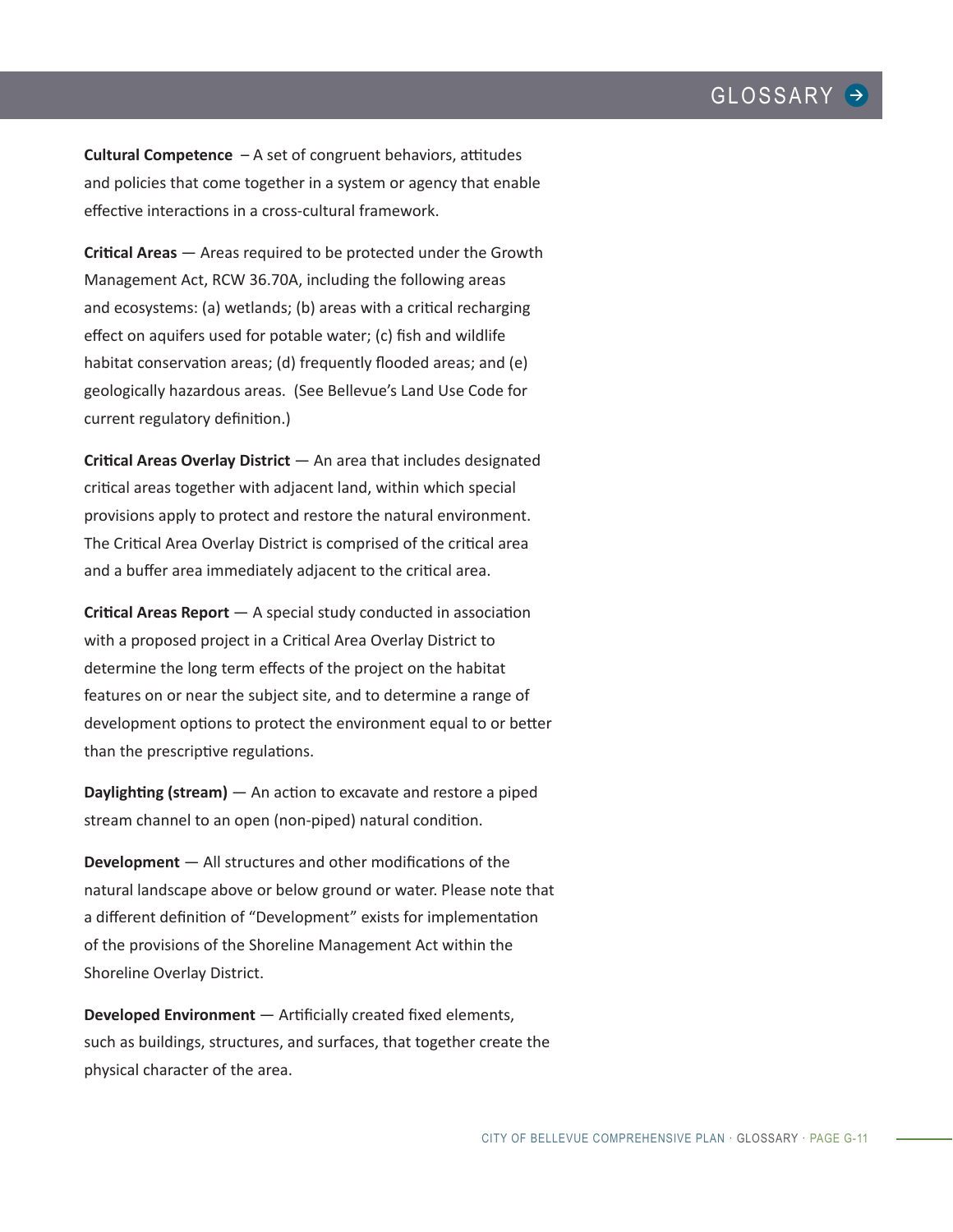**Diversity** – People of all cultures, languages, classes, races, ethnic backgrounds, disabilities, ages, religions, genders, sexual orientations and other diversity-related factors. At the root of this definition is an acknowledgement that differences exist between any two people.

**Downtown** — Bellevue's primary center of retail, commercial, and service activities. The Downtown also provides a location for high-density, residential development. Downtown Bellevue is designated a Regional Growth Center in VISION 2040 and an Urban Center in the Countywide Planning Policies.

**Eastside** — A geographic area that includes the King County communities east of Seattle.

**Eastside Rail Corridor (ERC)** – The former Burlington Northern Santa Fe (BNSF) rail corridor in King County between Renton and Woodinville. The corridor is owned by multiple agencies and jurisdictions for multiple regional purposes including recreation, transportation and utilities infrastructure.

**Ecosystem** — The interacting and dynamic community of living organisms and the physical environment in a defined geographic area.

**Environmental Stewardship** — The responsible use and protection of the natural environment through conservation and sustainable practices.

**Equestrian Overlay Area**— A designated area of the city intended to preserve an existing equestrian community. An Equestrian Overlay Area lends support for maintaining an equestrian supportive environment. It provides a framework for making land use and capital investment decisions regarding the type and location of transportation or trail facilities, or the location of arterial crossings leading to regional facilities, consistent with existing subarea and comprehensive plan land use policies. An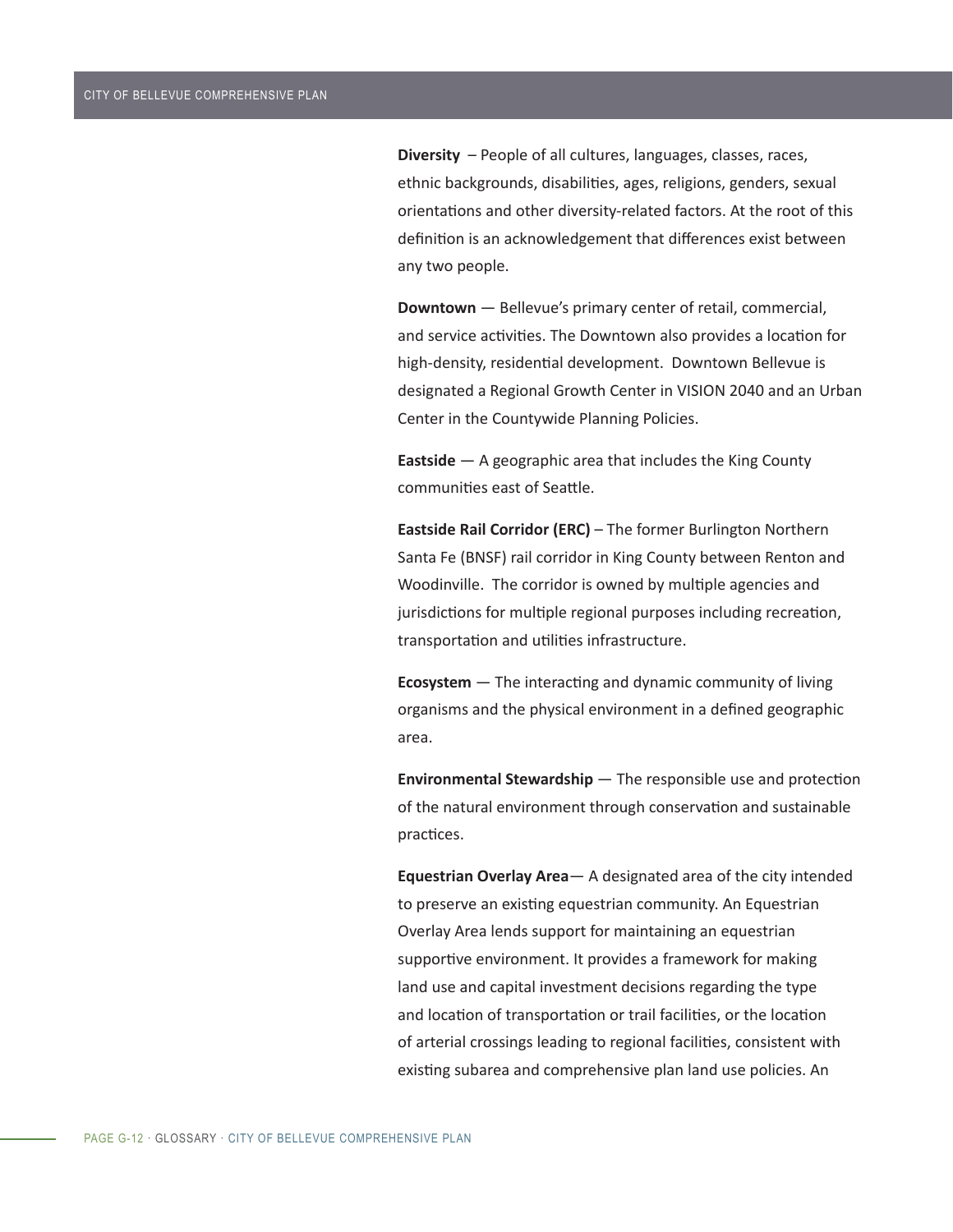Equestrian Overlay Area encourages the ability to safely circulate within equestrian neighborhoods, access to regional/community trails or equestrian facilities, and signage to alert residents, newcomers, and travelers to the community's character. Additionally, an Equestrian Overlay Area seeks to promote community, encourage environmentally sound horse keeping, and sustain the area's historical character.

**Equestrian System** — A network of horse trails serving portions of the community and compatible with regional and interjurisdictional needs.

**Essential Public Facility (EPF)** – Any facility meeting the definition of Essential Public Facility set forth in RCW 36.70A.200(1), now or as hereafter amended, any facility identified on the statewide list maintained by the Office of Financial Management as required pursuant to RCW 36.70A.200(4), now or as hereafter amended, and any facility identified on the countywide list of essential public facilities.

**Fish Passage Barrier** — An artificial structure in a stream channel such as a culvert or a dam, or a natural feature such as a waterfall, that precludes the upstream or downstream movement of fish.

**Floodplain** — The land area susceptible to being inundated by a flood having a 1 percent chance of occurring in any given year, also referred to as a 100-year floodplain and frequently flooded areas.

**Floor Area Ratio (FAR)** — The gross floor area of all buildings on a lot divided by the lot area, expressed most often as a decimal. For example, 0.50 indicates that the floor area of a building equals 50 percent of the total lot area. (See Bellevue's Land Use Code for the regulatory use of FAR, which excludes some specific areas.)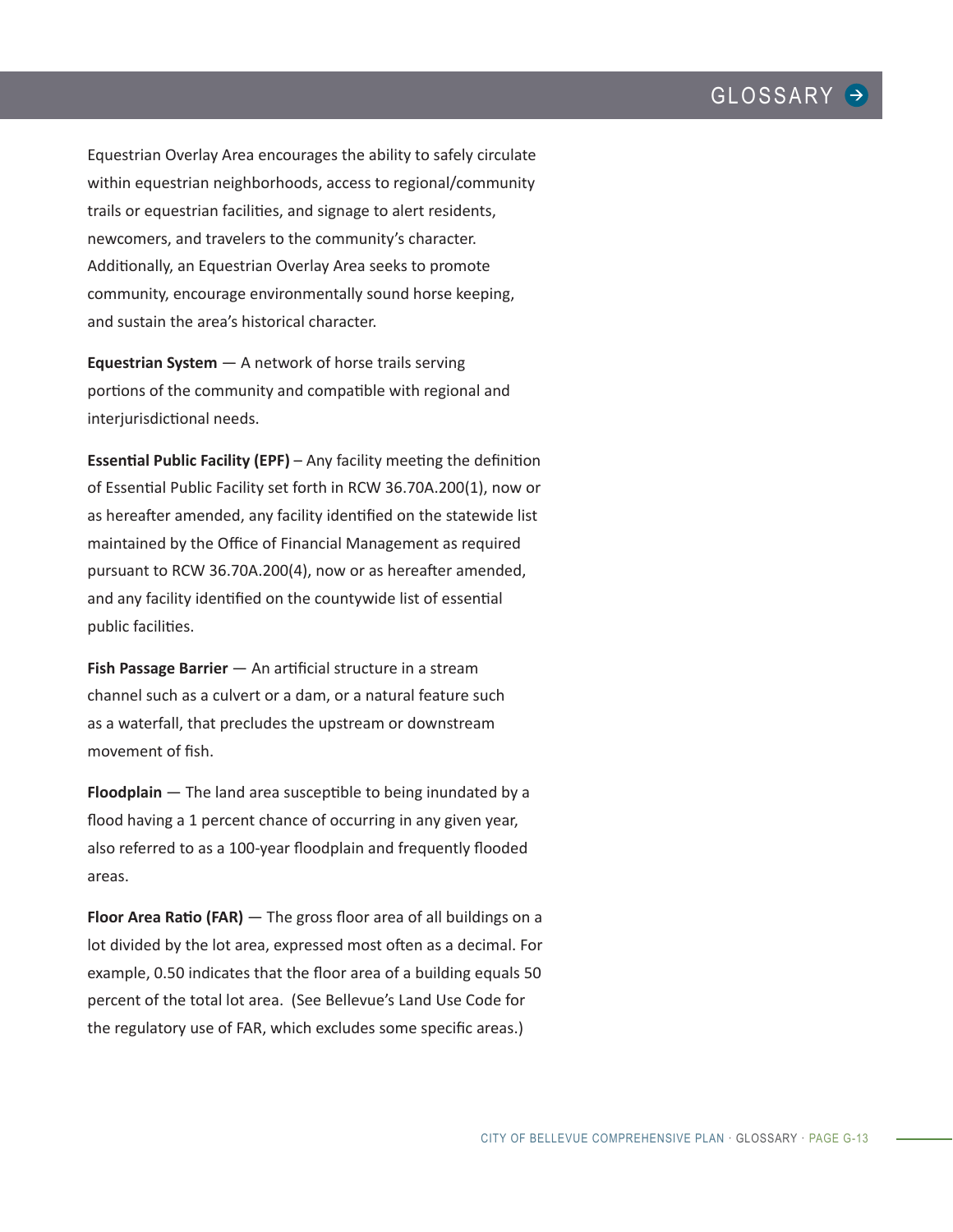**Functions and Values** — Functions are the ecological things that critical areas do and can include biochemical, hydrological and food web and habitat processes at a variety of temporal and spatial scales. The economic or social roles provided by critical areas are also functions. Values are societal perceptions regarding the goods and services provided by critical areas.

**Green Building** — A general term that encompasses a wide range of innovative building construction and site development techniques that are intended to reduce adverse environmental impacts and improve long term sustainability relative to traditional construction.

**Greenway** — An open space connector linking parks, natural reserves, cultural features, or historic sites with each other and with populated areas. A greenway may be established along a natural corridor such as stream or ridgeline, on undeveloped land through neighborhoods, overland along a railroad right-of-way, scenic road or other route, or any other course for pedestrian or bicycle passage.

**Growth Management Act (GMA)** — State legislation (RCW 36.70A) enacted in 1990, and later amended, requiring counties and cities to create cooperative regional strategies to manage growth and to adopt local comprehensive plans and regulations to implement these strategies.

**Habitat** — The environment in which a population or individual lives and includes not only the place where a species is found but also the particular characteristics of the place that make it well suited to meet the life cycle needs of that species.

**High-capacity Transit (HCT)** — Various types of transit systems operating on a fixed guideway, dedicated right-of-way, or freeway/ express facility, designed to carry a large number of riders at higher speeds than conventional transit. HCT may include a mix of commuter rail, light rail, express bus services and facilities and/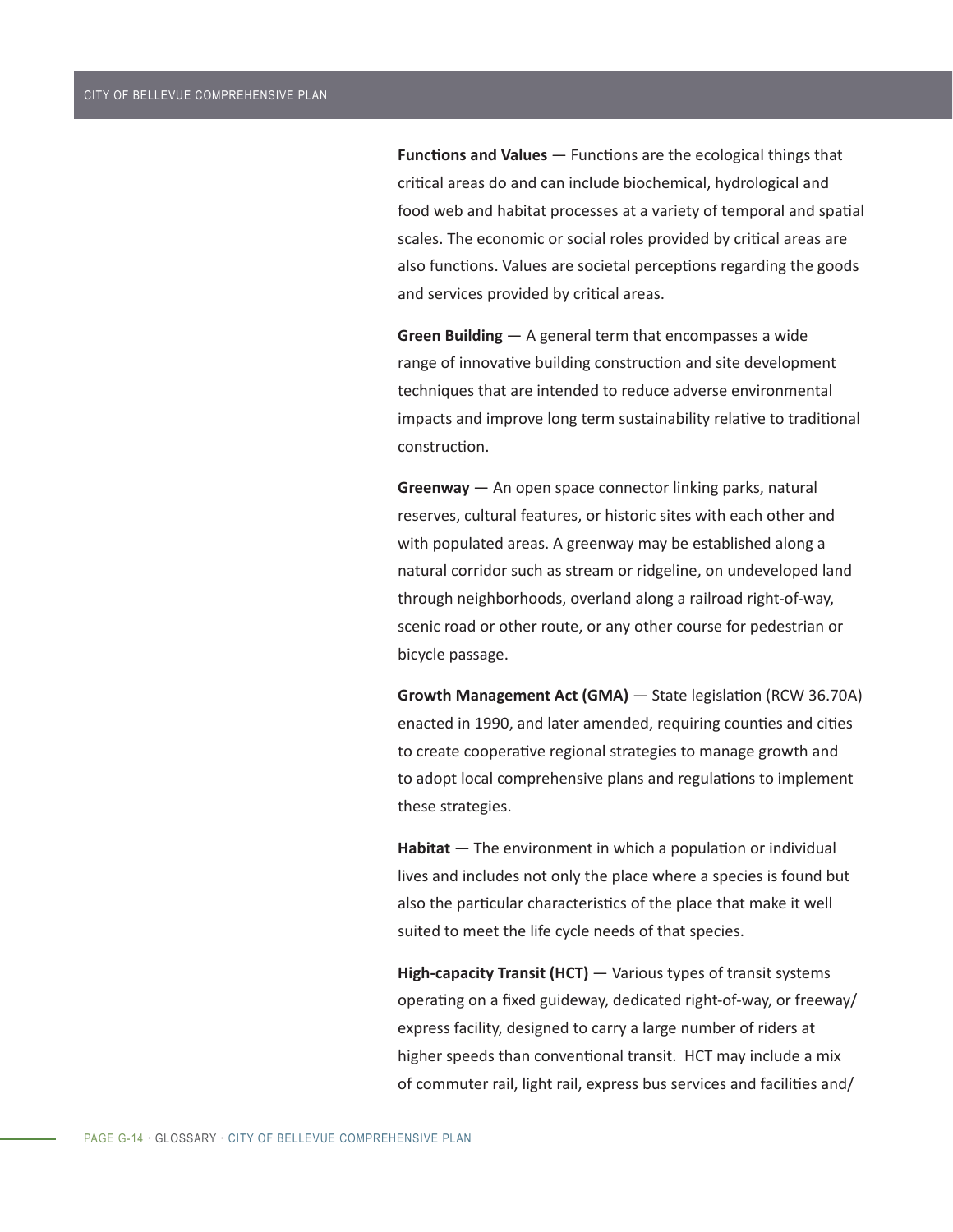or other high capacity transit technologies, plus other associated transit improvements that tie local/regional transit services to each other and to other travel modes.

**High-occupancy Vehicle (HOV)** — A vehicle containing two or more occupants including carpools, vanpools, and transit vehicles.

**Hydrology** — Scientific study of the properties, distribution and effects of water on the Earth's surface, in the soil and underlying rocks, and in the atmosphere.

**Impervious Surface** — A hard surface that prevents or slows the infiltration of water into the soil.

**Incentives (Non-Regulatory)** — Provisions offered by the city to encourage a private property owner to conduct voluntary improvement projects.

**Incentives (Regulatory)** — Regulatory relief or options offered by the city to reduce the adverse economic impact to a property owner from complying with regulations intended to protect the functions and values of critical areas.

**Infill** — Sites within developed areas that have been bypassed and now can be "filled in."

**In-kind Mitigation** — A replacement of the lost functions and values of critical areas with characteristics and functions that closely approximate those adversely impacted by development or redevelopment.

**Invasive Weed** — Plant species that become easily established in disturbed conditions that reproduce readily and that often take over a site to the exclusion of indigenous species.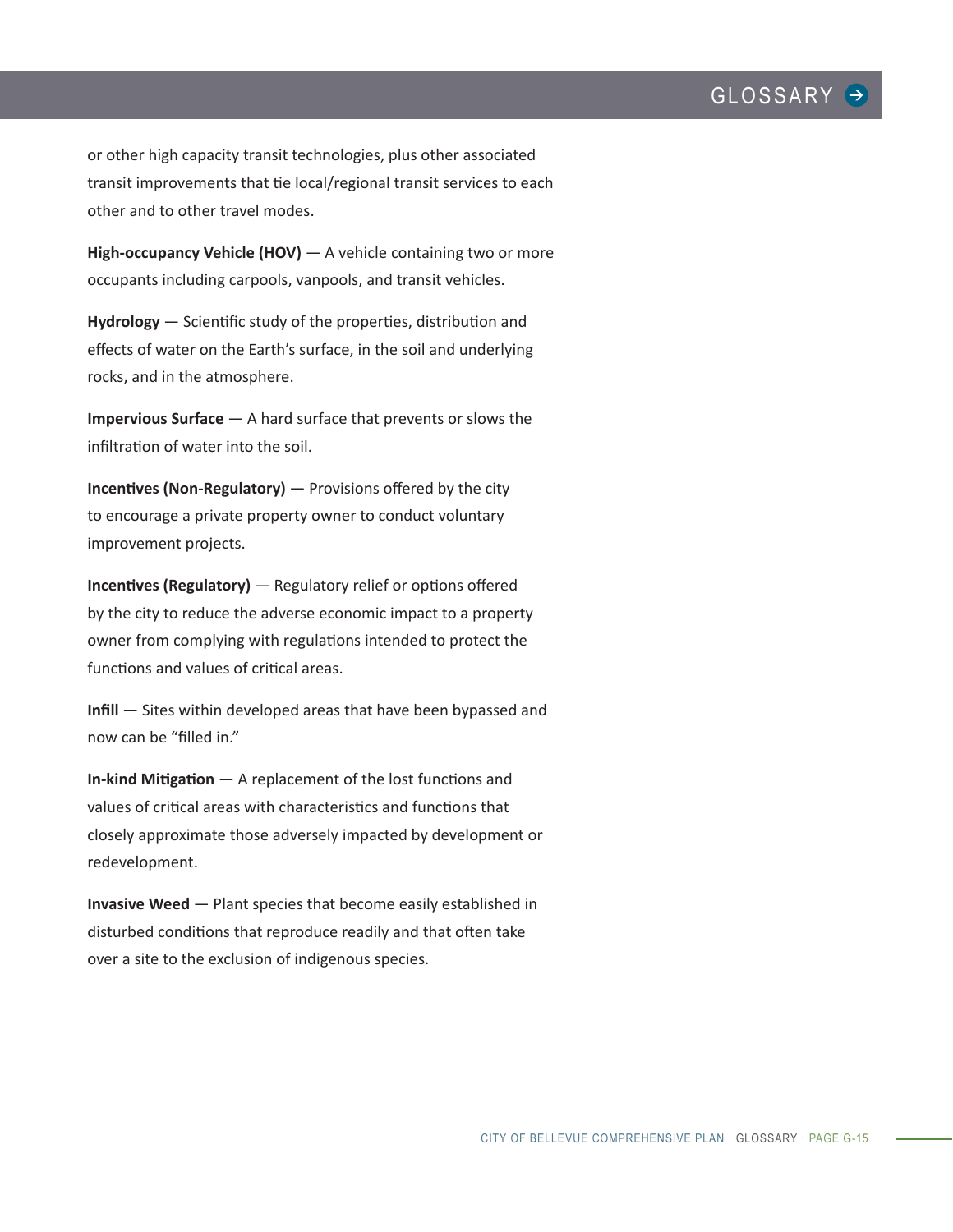**Large Woody Debris (LWD)** — Tree branches, stumps, and logs that fall naturally into streams or are strategically placed in them to improve or restore the functions and values of the stream segment . Most naturally occurring LWD in streams is derived from trees growing in the riparian corridor.

**Level of Service (LOS)** — The term used to denote different operating conditions when accommodating various levels of use. For traffic conditions,. LOS is represented on a scale ranging from LOS A, which represents free flowing conditions, to LOS F, which represents conditions with excessive delay.

**Life Cycle Cost Analysis** - A tool to determine the most costeffective option among different competing alternatives to purchase, own, operate, maintain and, finally, dispose of an object or process, when each is equally appropriate to be implemented on technical grounds.

**Local Street** – A street designed primarily to provide access to abutting land uses and carry local traffic to collector arterials. This classification includes both local and neighborhood collector streets as described in the city's Development Standards.

**Low Impact Development** —A stormwater and land use management strategy that strives to mimic pre-disturbance hydrologic processes of infiltration, filtration, storage, evaporation and transpiration by emphasizing conservation, use of on-site natural features, site planning, and distributed stormwater management practices that are integrated into a project design.

**Low-income Housing** — Housing that is affordable to a family that earns less than 50 percent of the area median income, adjusted for family size.

**Low-rise Building** — A structure that contains no more than four stories, except in buffer areas where such structures contain no more than two stories.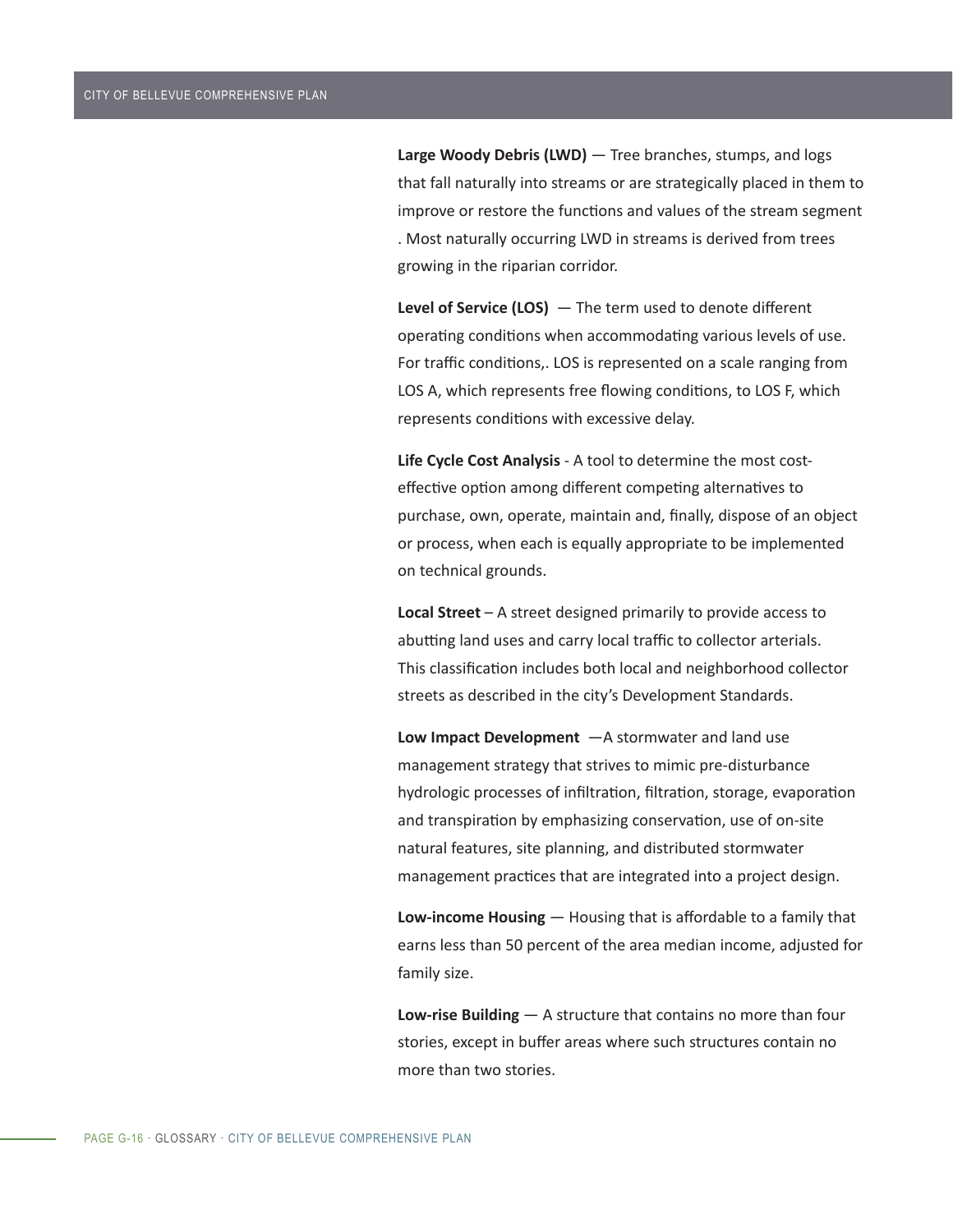**Major Arterial** – A street that provides efficient direct routes for long-distance auto travel within the region. Streets connecting freeway interchanges to major concentrations of commercial activities are classified as major arterials. Traffic on major arterials is given preference at intersections, and some access control may be exercised in order to maintain the capacity to carry high volumes of traffic.

**Materials Management** – An approach to using and reusing resources most efficiently and sustainably throughout their lifecycles. It seeks to minimize materials used and all associated environmental impacts.

**Minor Arterial** – A street that provides connections between major arterials and concentrations of residential and commercial activities. The amount of through traffic is less, and there is more service to abutting land uses. Traffic flow is given preference over lesser streets.

**Mitigation** — Methods used to compensate for adverse impacts to critical areas.

**Mixed-use Development** – A building or buildings constructed as a single project that contains more than one use, typically including housing plus retail and office uses.

**Mobility Option** — The ability of a person traveling within the city or the region to choose one or more of several means of transport, including automobiles, public transit, walking, bicycling, and ridesharing.

**Moderate-income Housing** — Housing that is affordable to a family that earns between 50 percent and 80 percent of the area median income, adjusted for family size.

**Multifamily Dwelling** – A building designed to house two or more families living independently of each other.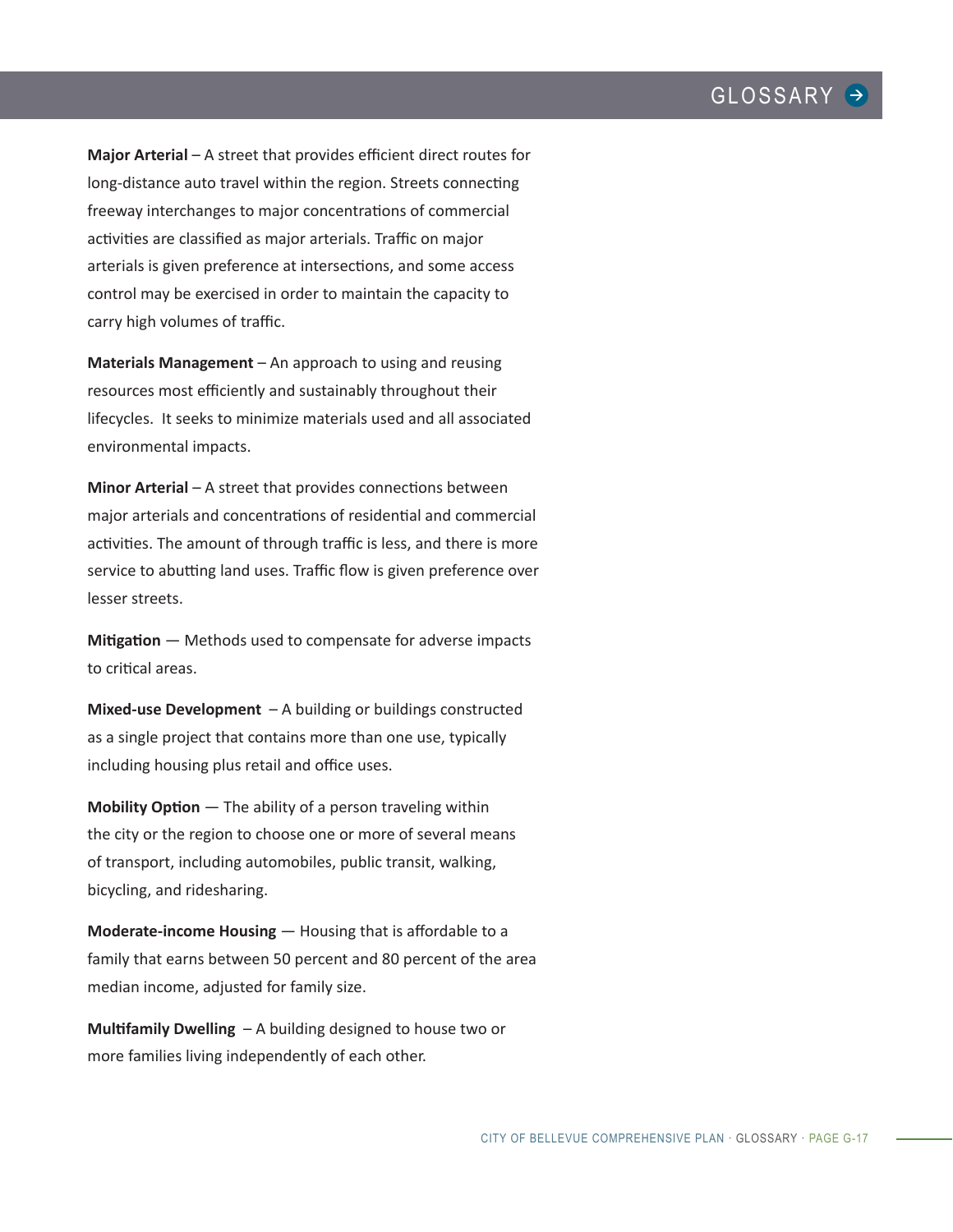**Multimodal** – The consideration of walking, bicycling, riding transit, driving, and freight mobility as means of transportation and incorporating connections among modes.

**Nonmotorized Transportation** —A mobility option that does not require a motor.

**Noxious Weed** — Plants that are not indigenous to the area, that grow unchecked by natural predators and that generally outcompete indigenous species for moisture and nutrients. The King County Noxious Weed Control Board maintains a list of noxious weeds.

**Open Space** - Land for active and/or passive recreational uses. Includes parkland, wildlife corridors, natural areas, and greenways. May also include school lands and private land permanently reserved as undeveloped.

**Passive Recreation** — Outdoor recreation which does not require significant facilities, such as walking, picnicking, viewing, and environmental education activities.

**Pedestrian Corridor** —A corridor that is primarily for exclusive pedestrian use in the alignment of NE 6th Street between 102nd Avenue NE and 112th Avenue NE in the Downtown. Pedestrianoriented frontage, plazas, street arcades, and other amenities are to be located along the corridor.

**Pedestrian Crossing** — Locations of designated pedestrian street crossings other than at intersections. Potential locations are identified on the Pedestrian System Plan Map for further study to determine if, and what type of, improved pedestrian crossing can be built.

**Pedestrian-friendly Design** — Physical development characteristics that promote pedestrian activity and may be incorporated into private development and right-of-ways.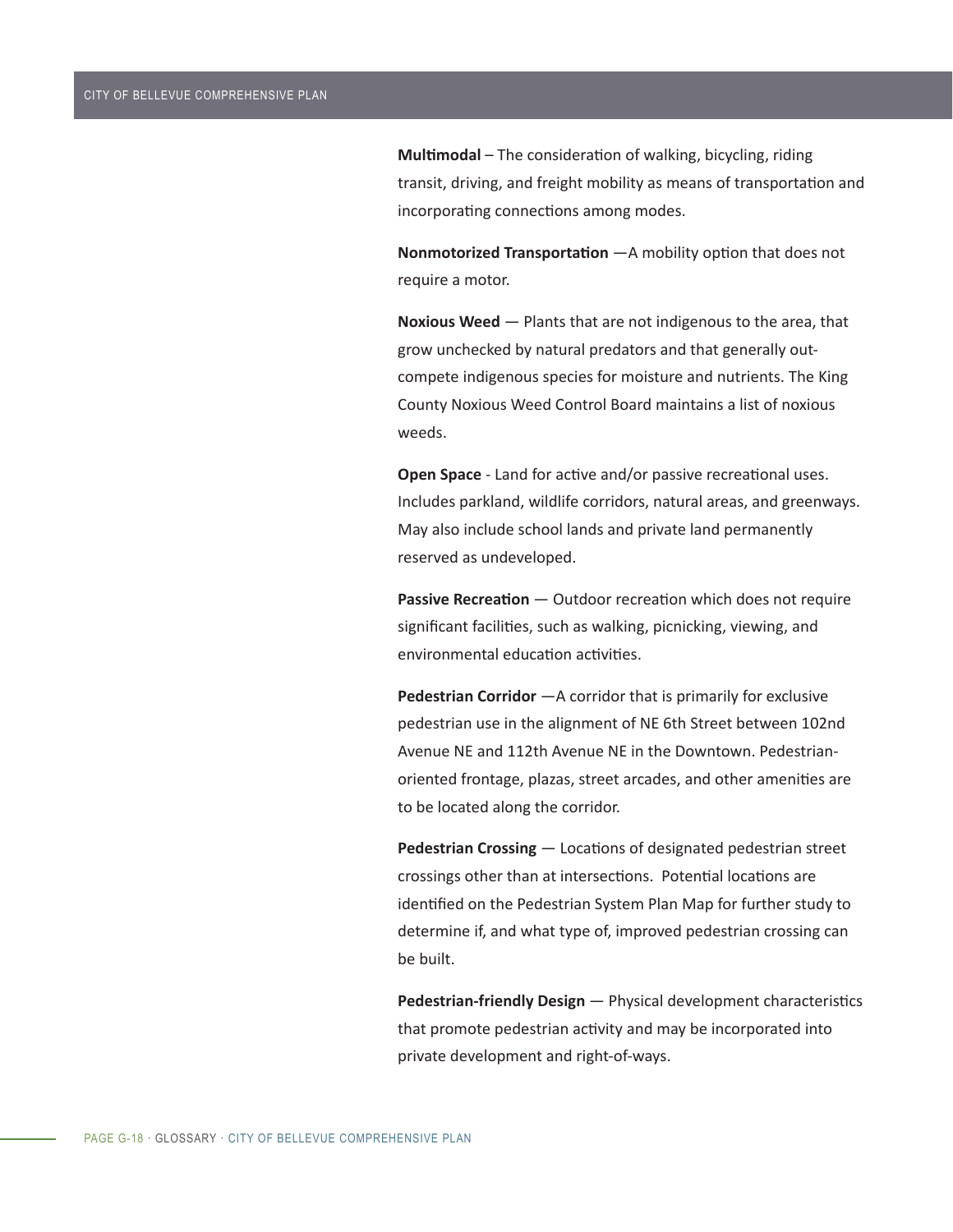**Pedestrian System Plan Map** — In the Pedestrian and Bicycle Master Plan, a map that depicts a complete network of pedestrian facilities that serve the entire community and are compatible with regional and inter-jurisdictional facilities. Pedestrian facility types are defined and described in the Pedestrian and Bicycle Master Plan.

**Personal Services** — Services involving the care of a person or of a person's apparel, such as laundry and dry cleaning services, beauty shops, barber shops, shoe repair shops, and tailors.

**Piped Stream** — A segment of a stream that flows under property through a pipe.

**Planned Unit Development (PUD)** — A development permit that allows more flexibility in site development than a standard subdivision. A PUD may contain features such as variety in the type, design, and arrangement of structures; a mix of land uses; conservation of natural land features; and efficient use of open space.

**Potential Annexation Area (PAA)**— A line within the Urban Growth Area and outside the city's existing southern and eastern boundaries to which the city may eventually expand through annexation.

**Prescriptive Regulations** —Development regulations that provide specific standards.

**Qualifying properties** — Multifamily property that is owned by faith-based, or non-profit housing entities, or surplus property owned by public entities; or single family property that is owned by faith-based entities.

**Region** — An area which in its largest sense generally includes King, Pierce, Snohomish, and Kitsap Counties. It may also be limited to a smaller area. If so, this is generally noted in the context of the policy.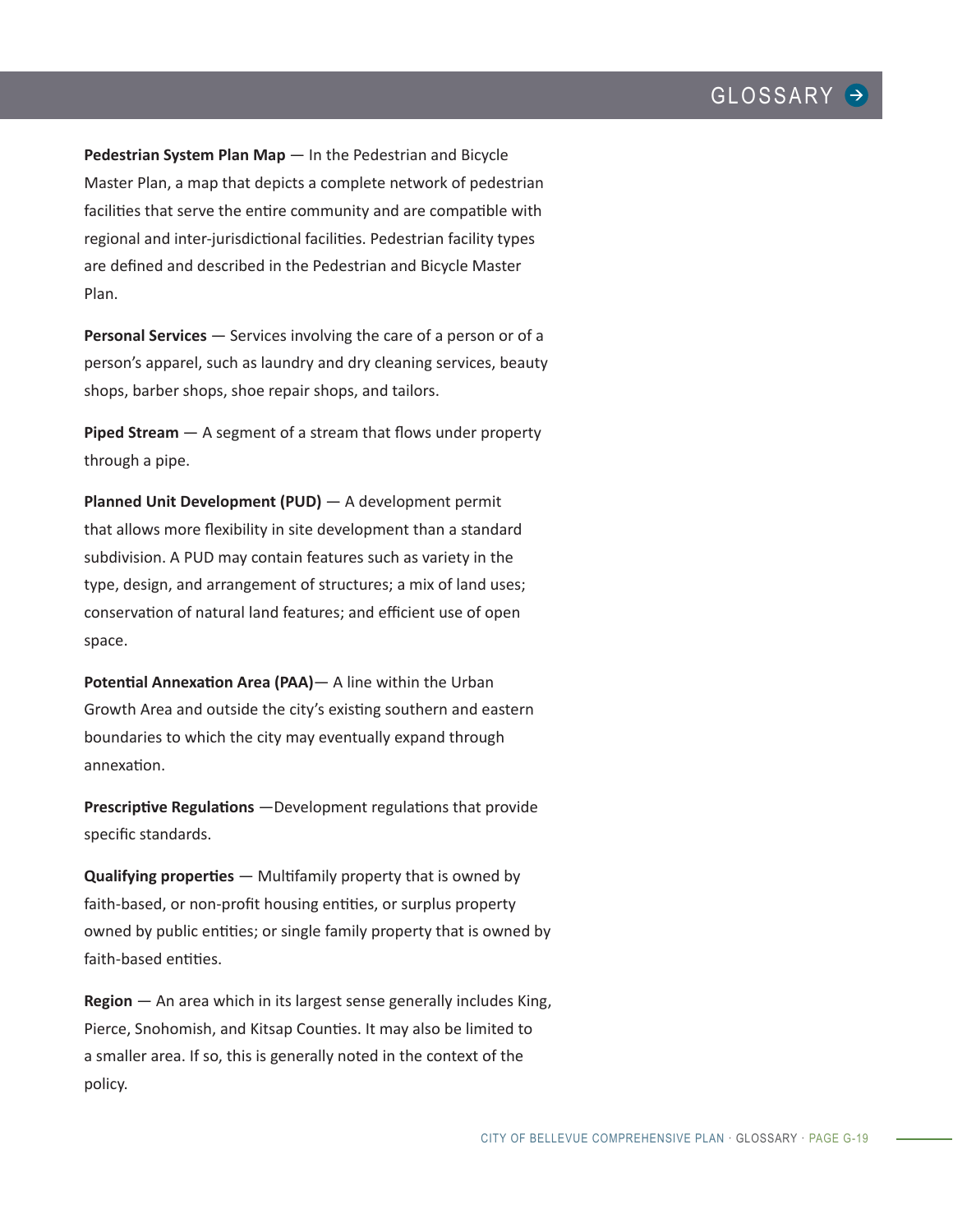**Restore** — To reestablish ecological processes, structures, functions and biotic and abiotic linkages that lead to the recovery of an ecosystem that has been degraded, damaged or destroyed. Restoration, as used in the Comprehensive Plan, does not mandate a return to pre-development conditions.

**Ridesharing** — Travel by more than one person in privately- or publicly-owned vehicles, including carpools and vanpools.

**Salmonid** — A member of the fish family salmonidae, which includes salmon, trout, dolly varden, char and white fish.

**Semi-public** — Those portions of private development that connect with public spaces and are used incidentally by the public.

**Sensitive Area** — See Critical Area.

**Significant Tree** — A tree that has attained proportions as defined in the Land Use Code, for which protections from cutting may apply.

**Single Family Dwelling** – A building containing but one kitchen, designed for and occupied exclusively by one family, except where a valid accessory dwelling unit registration has been approved.

**Single-occupant Vehicle (SOV)** — A vehicle containing one occupant.

**Steep Slopes** — Hillsides with a slope of 15 percent grade or more as defined in the Land Use Code.

**Stormwater** — Precipitation that does not infiltrate into the soil, or evaporate, but flows over the surface into a stormwater drainage system or directly to a surface water body.

**Street Classification** – The classification of city streets according to their function. These classifications relate to established development standards upon which street improvements are based. Street classifications include major arterial, minor arterial,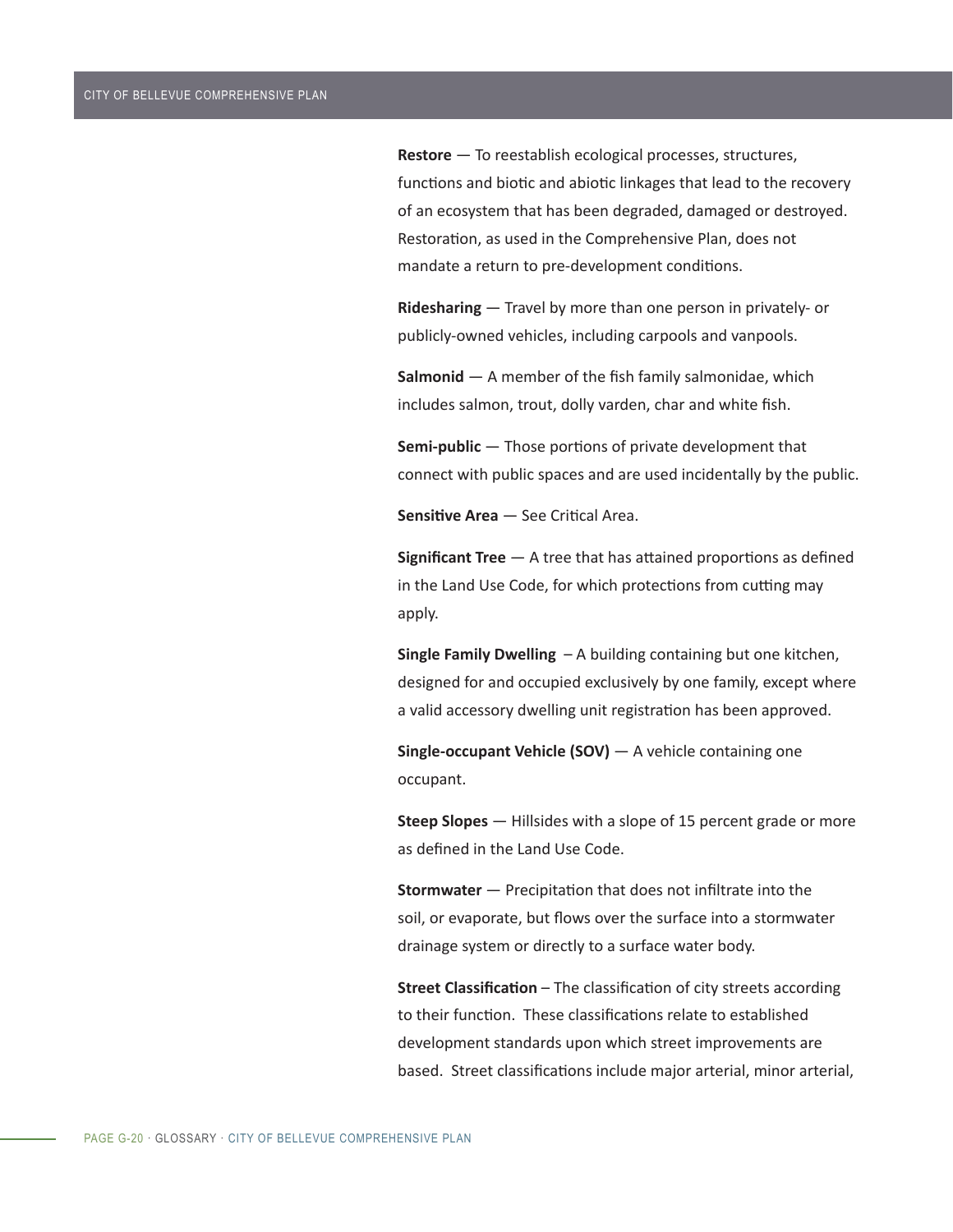

collector arterial and local street.

**Streetscape** — The design and appearance of streets, sidewalks, and the frontage of bordering development including landscaping, street furniture, signs, etc.

**Subarea** — A geographic subdivision of the city with its own character and development focus.

**Superblock** — Typical 600-foot block established by the Downtown street grid.

**Sustainable** — A dynamic environment in which an ecosystem and its inhabitants are in ecological balance by maintaining the health and flow of resources needed to support them in perpetuity.

**Transit-supportive Design** — Physical development characteristics that encourage transit use.

**Transit-oriented development (TOD)** — Development that is within one-half mile from and oriented toward a transit station that provides frequent, reliable service. TOD optimizes transit use through a compact mix of housing, retail and office uses and a walkable, pedestrian-oriented character.

**Transportation 2040** – An action plan produced by the Puget Sound Regional Council for transportation in the Central Puget Sound Region.

**Universal Design** – A system of design that helps ensure that buildings and public spaces are accessible to people with or without disabilities and regardless of age.

**Urban Center** – Areas designated by the Countywide Planning Policies located on existing or planned transit corridors where there will be higher levels of residential density and employment intensity that support regional land use and transportation goals.

**Very Low-income Housing** – Housing that is affordable to a family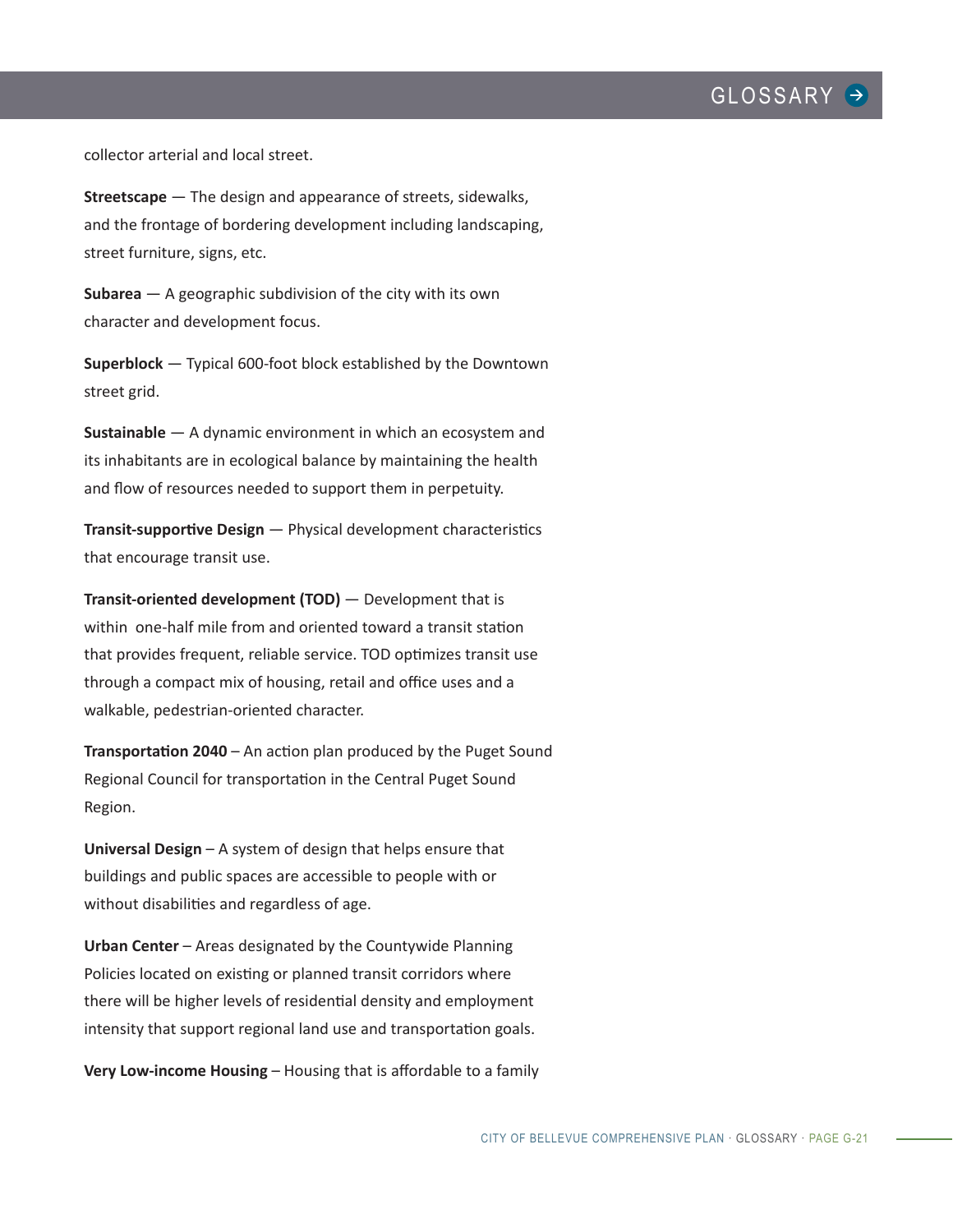that earns less than 30 percent of the area median income, adjusted for family size.

**Village** — A contained community that includes housing along with commercial and office uses serving local needs. Mixed-use structures and developments are encouraged, but not mandatory.

**VISION 2040** – The regional growth strategy for King, Pierce, Snohomish and Kitsap counties.

**Watershed** —A geographic region within which water drains into a particular river, stream, or body of water. Watersheds can be as large as those identified and numbered by the State of Washington Water Resource Inventory Areas (WRIAs) as defined in Chapter 173- 500 WAC.

**Wetlands** — See "Critical Areas."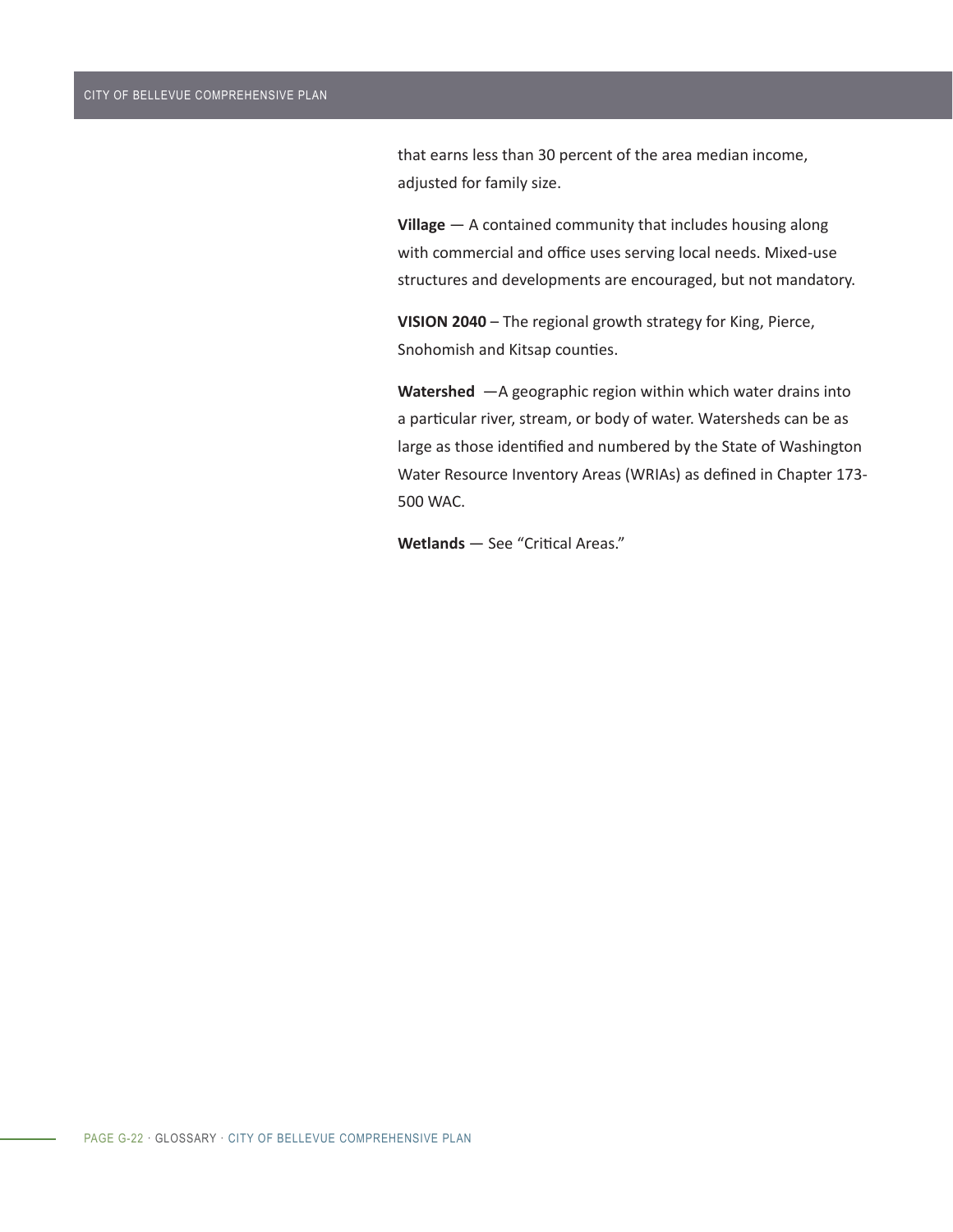# SHORELINE MANAGEMENT ELEMENT DEFINITIONS

*[Proposed changes to the existing Shoreline Management Program definitions, not shown here, have been reviewed by and will be adopted through the Shoreline Management Program update project separately from the Comprehensive Plan update.]*

**Boat Launching Facility** — A facility used for launching boats by auto or hand including ramps and other devices, along with adequate parking and maneuvering space.

**Breakwater** — Protective structure usually built offshore for the purpose of protecting the shoreline or harbor areas from wave action.

**Bulkhead** — A wall or embankment used for holding back earth.

**Dredging** — Removal of earth from the bottom of a body of water usually for the purpose of deepening a navigational channel or obtaining bottom materials.

**Enclosed Overwater Structure** — A structure extending on or over the surface of the water which has one or more walls with or without a roof.

**Facilities in Common** — Facilities jointly used by a specific group of property owners.

**Groin** — A barrier-type structure extending from the backshore into the water across the beach. The purpose of a groin is to interrupt sediment movement along the shore.

**Inland Shoreline Areas** — Shoreline areas other than Lake Washington and Lake Sammamish and their associated wetlands which include all other wetlands, smaller lakes, and streams covered by the Shorelines Management Act.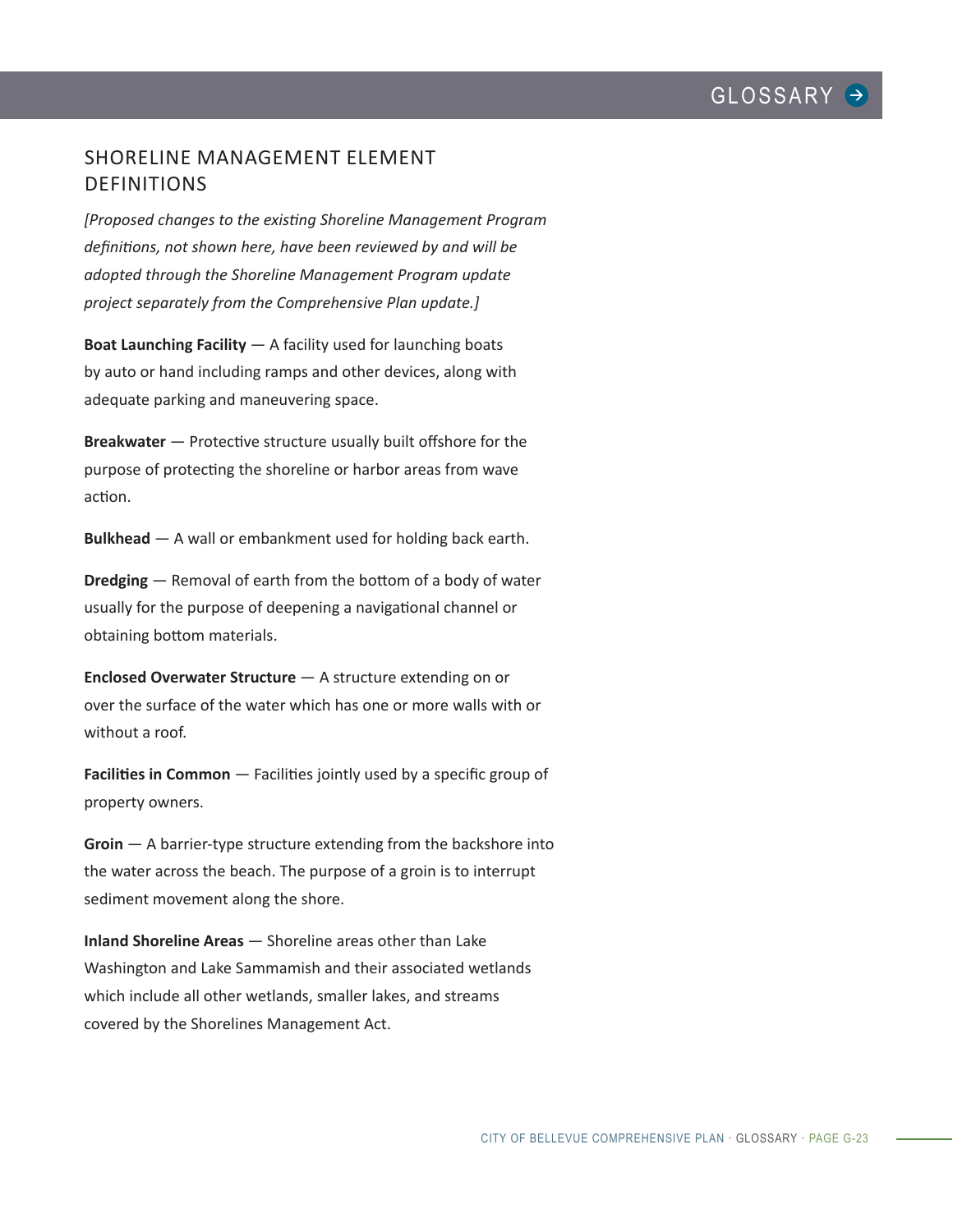**Jetty** — An artificial barrier used to change the natural littoral drift to protect inlet entrances from clogging by excessive sediment.

**Landfill** — Creation or maintenance of beach or creation of dry upland area by the deposition of sand, soil, gravel, or other materials into shoreline areas.

**Marina** — A facility providing for the rental or public use of moorages for pleasure craft and which may include accessory facilities such as sales, rentals, and servicing of these craft.

**Moorage** — Any device or structure used to secure a vessel for temporary anchorage, but which is not attached to the vessel (such as a pier or buoy).

**Pier** — A general term including docks and similar structures consisting of a fixed or floating platform extending from the shore over the water.

**Public Access** — A means of physical approach to and along the shoreline available to the general public. Public access may also include visual approach (views).

**Shoreline** — The water, submerged lands, and uplands of Lake Washington, Lake Sammamish, and Phantom Lake as well as the wetland areas associated with these lakes.

**Shoreline Activity** — Activities include, but are not limited to, fishing, swimming, boating, dredging, fish spawning, and wildlife nesting. Not all activities necessarily require a shoreline location.

**Shoreline Development** — A use consisting of the construction or exterior alteration of structures, dredging, drilling, dumping, filling, removal of any sand, gravel or minerals, bulkheading, driving of piling, placing of obstructions, or any other project of a permanent or temporary nature on the shoreline.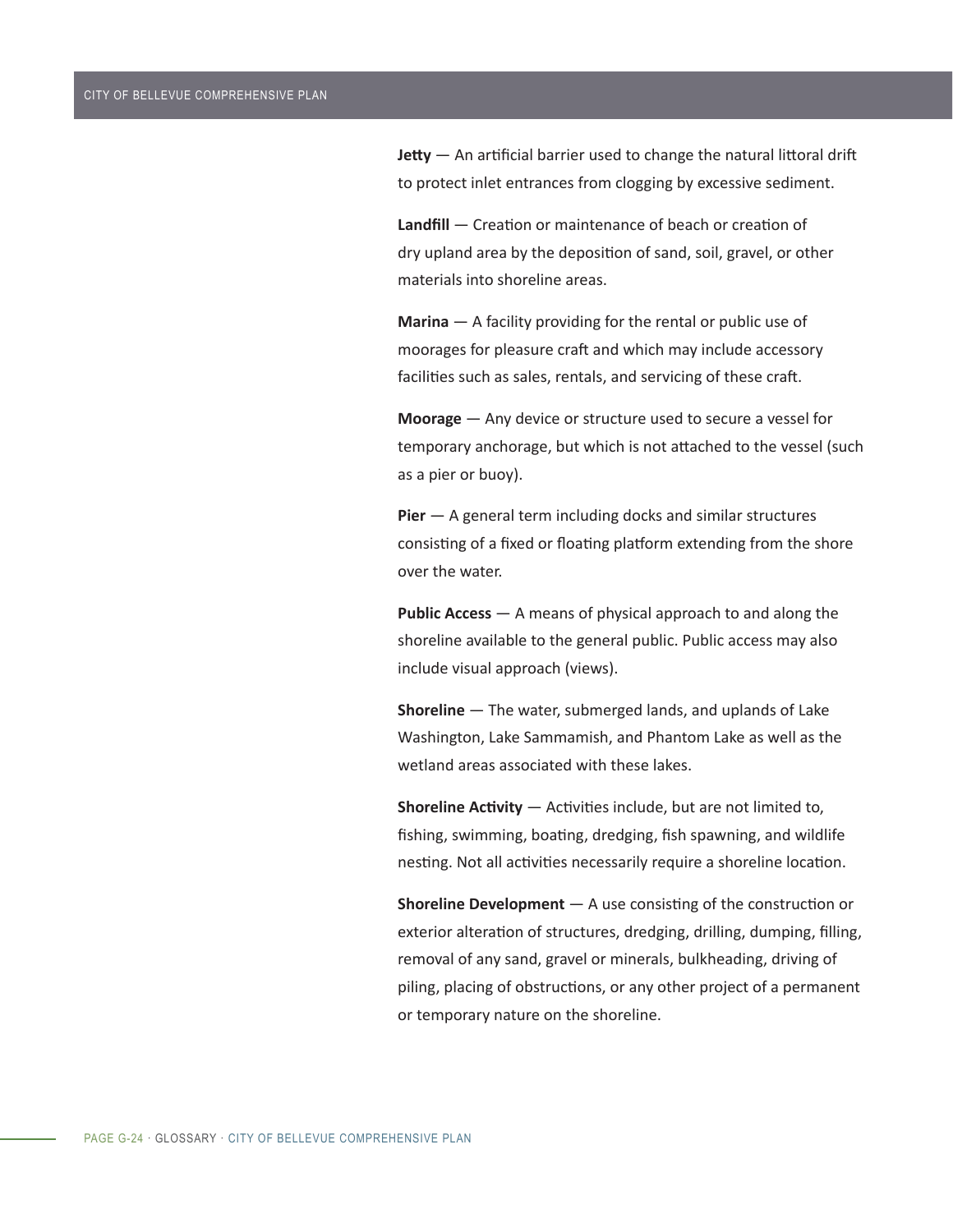**Shoreline Use** – The commitment of land or water surface to a given purpose or activity. Examples of shoreline uses include, but are not limited to, residential units, parks, marinas, open space, office buildings, ports, restaurants, wildlife preserves, factories, or even non-use. Not all uses, however, are necessarily reasonable or appropriate for a shoreline location.

**Shoreline Wetlands** — Land extending landward to 200 feet in all directions as measured on a horizontal plane from ordinary high water mark, and all marshes, bogs, swamps, floodways, deltas, and floodplains designated by the Department of Ecology as wetland areas.

**Water-dependent** — A use or portion of a use which cannot exist in any other location and is dependent on the water by reason of the intrinsic nature of its operations. Examples of these uses may include marinas that provide moorage, access, fuel, boat repair, and boat launch facilities.

**Water-enjoyment Uses** — A recreational or similar use facilitating the general public's access to the shoreline as a primary characteristic of the use; or, a use that provides and assures for recreational use or aesthetic enjoyment of the shoreline for a substantial number of people as a general characteristic of the use through the use's location, design, and operation. These uses may include public access, parks (with waterfront access), and scientific/ecological reserves.

**Water-related** — A use or portion of a use which is not intrinsically dependent on a waterfront location but whose operation cannot occur economically without a shoreline location. Some examples of these uses are support facilities for swimming and boating activities.